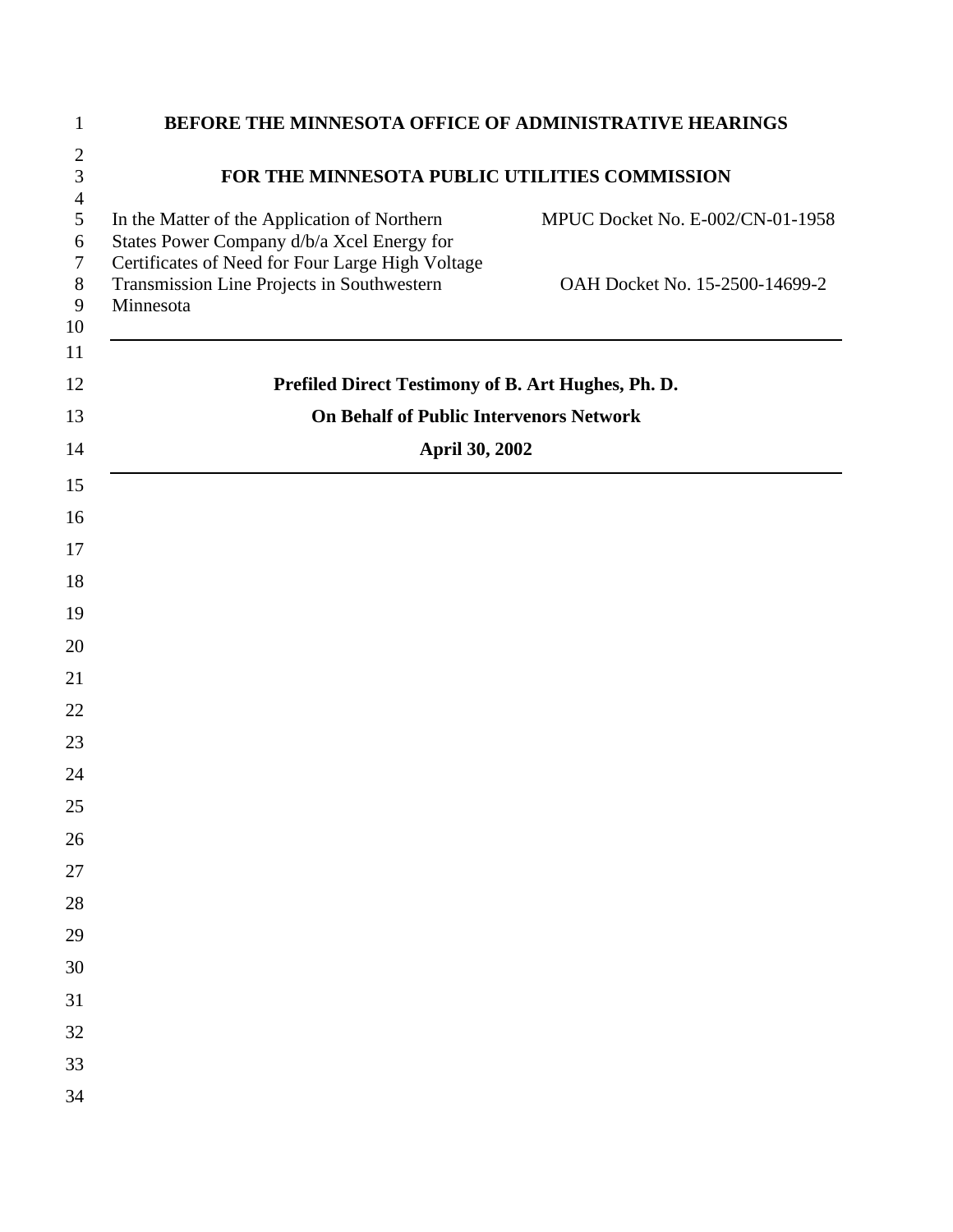| $\mathbf{1}$<br>$\mathbf{2}$ | $Q$ : | Please state your name, business address and for whom you appear.                         |
|------------------------------|-------|-------------------------------------------------------------------------------------------|
| 3                            | A:    | My name is Bernard A. (Art) Hughes. My business address is 1903 B, David St, Austin,      |
| $\overline{4}$               |       | Texas 78705-5311. I am appearing on behalf of Public Intervenors Network.                 |
| 5                            |       |                                                                                           |
| 6                            | Q:    | Please describe your qualifications for making this testimony, including your educational |
| $\tau$                       |       | background and employment experience.                                                     |
| $8\,$                        |       |                                                                                           |
| 9                            | $A$ : | I hold B.S., M.S. and Ph.D. degrees in Electrical Engineering, Electric Power Major. I    |
| 10                           |       | hold a B.S. in Electrical Engineering from the University of Manitoba, 1972; and the      |
| 11                           |       | M.S. and Ph.D. from the University of Texas in 1976 and 1978. My work experience has      |
| 12                           |       | focused on power systems planning, the development of EMS (Energy Management              |
| 13                           |       | Systems) and DMS (distribution management systems) for power systems, and selected        |
| 14                           |       | projects for the Electric Power Research Institute. My full resume is attached as Exhibit |
| 15                           |       | $BAH-1.$                                                                                  |
| 16                           |       |                                                                                           |
| 17                           | Q:    | Have you provided expert testimony in other transmission cases?                           |
| 18                           |       |                                                                                           |
| 19                           | $A$ : | Yes, I was an expert witness in the hearing before the Wisconsin Public Service           |
| 20                           |       | Commission regarding the application of Northern States Power Company and Dairyland       |
| 21                           |       | Power Cooperative for the Chisago Electric Transmission Line Project, PSCW Docket         |
| 22                           |       | No. 1515-CE-102 and 4220-CE-155. I also testified informally in the Public Hearings       |
| 23                           |       | before the Minnesota Environmental Quality Board for the Chisago Project.                 |
| 24                           |       |                                                                                           |
| 25                           | Q:    | What is the purpose of your testimony?                                                    |
| 26<br>27                     |       | The purpose of this testimony is to present the Public Utilities Commission of Minnesota, |
|                              | $A$ : |                                                                                           |
| 28                           |       | in this hearing before the Office of Administrative Hearings, with an analysis of the     |
| 29                           |       | technical and planning issues. The focus of the testimony centers on evaluating the       |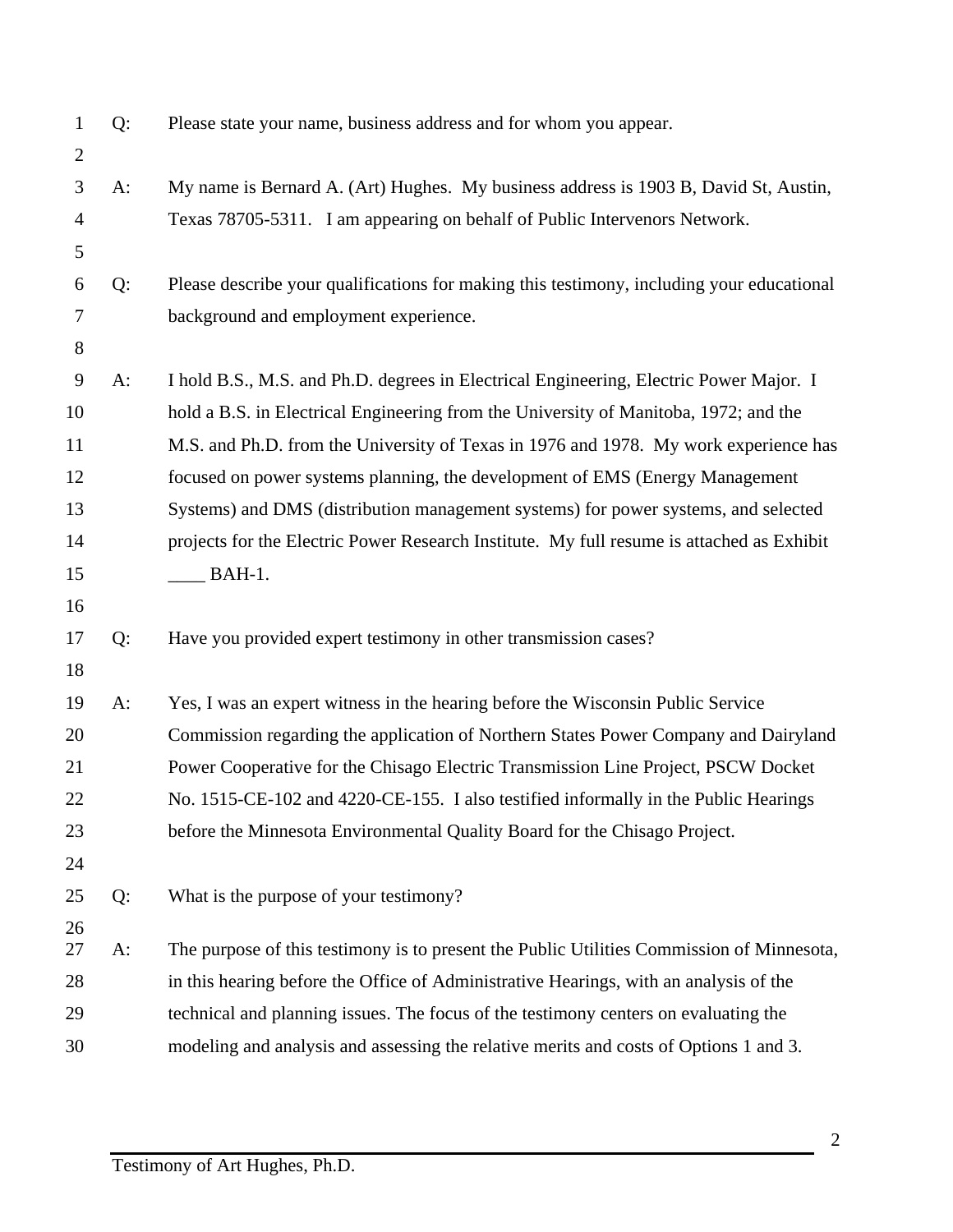| $\mathbf{1}$   |    |                                                                                           |
|----------------|----|-------------------------------------------------------------------------------------------|
| $\overline{2}$ | Q: | Please state what statutory guidelines and rules you are using to guide your engineering  |
| 3              |    | analysis in your direct testimony.                                                        |
| $\overline{4}$ |    |                                                                                           |
| 5              | A: | The criteria for issuance of a Certificate of Need are found in Minn. Stat. §216B.243 and |
| 6              |    | Minn. R. 7849.0120. The cost recovery statute at issue in this proceeding is Minn. Stat.  |
| 7              |    | §216B.1645. Development of wind generation in Southwest Minnesota has been spurred        |
| 8              |    | by the wind mandate found in the "Prairie Island" bill, specifically Minn. Stat.          |
| 9              |    | §216B.2423.                                                                               |
| 10             |    |                                                                                           |
| 11             | Q: | Why is the wind mandate important in this proceeding?                                     |
| 12             |    |                                                                                           |
| 13             | A: | There are two components of the government mandate. First is the mandate for Xcel to      |
| 14             |    | construct or contract the remaining 400 MW of new wind power generation capacity in       |
| 15             |    | the Buffalo Ridge Area. Secondly, the state law provides that all transmission upgrade    |
| 16             |    | costs required to specifically support state mandated renewable generation, in this case  |
| 17             |    | total wind generation of 825MW, of which 400MW remains to be contracted and               |
| 18             |    | constructed, and biomass generation of 50MW, may be included in the rate base and         |
| 19             |    | receives advantageous treatment by allowing immediate recovery rather than recovery       |
| 20             |    | over an extended time.                                                                    |
| 21             |    |                                                                                           |
| 22             | Q: | Have you reviewed Xcel's application?                                                     |
| 23             |    |                                                                                           |
| 24             | A: | Yes, I have. I have also selectively reviewed the Xcel Southwest Minnesota/Southeast      |
| 25             |    | South Dakota Electric Transmission Study, November 13, 2001; the March 25, 2002           |
| 26             |    | Supplement to the Application regarding the 'underbuild;" the April 2, 2002, Supplement   |
| 27             |    | to the Application, in particular the cost changes; Lignite Vision 21 Report; MAPP        |
| 28             |    | Transmission map; and supporting study results and related documents.                     |
| 29             |    |                                                                                           |
| 30             | Q: | In your opinion, based upon your electrical engineering and planning experience, please   |
| 31             |    | summarize the primary issues.                                                             |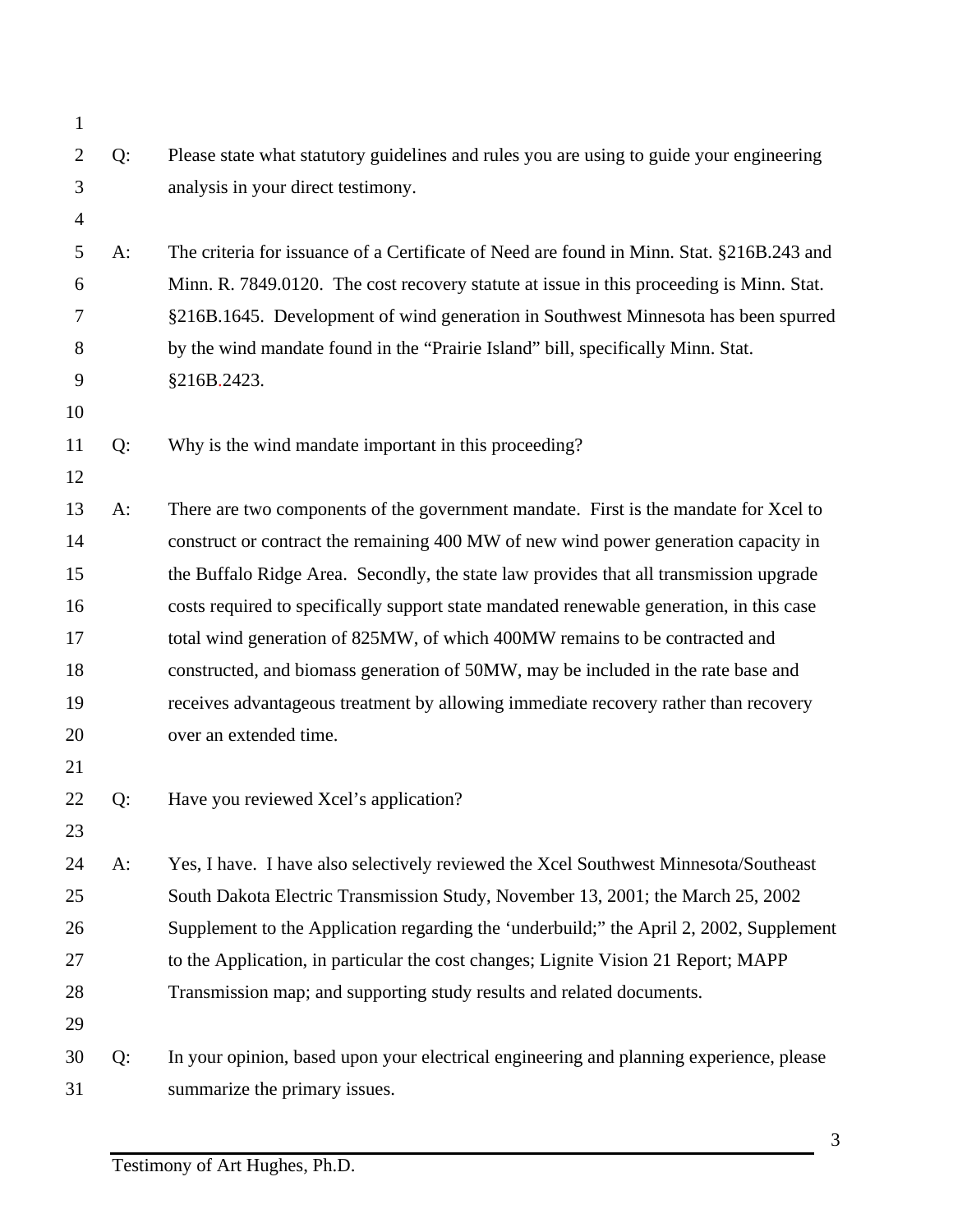| 1              | $A$ : | First, it is my opinion that the costs necessary to correct preexisting deficiencies, for     |
|----------------|-------|-----------------------------------------------------------------------------------------------|
| $\overline{2}$ |       | example created by merchant base or peak loaded generation, are not attributable to           |
| 3              |       | renewable generation and are therefore not eligible to be included in the rate base for cost  |
| 4              |       | recovery. It is my understanding that the 825 MW of wind generation capacity is               |
| 5              |       | comprised of the following components:                                                        |
| 6              |       |                                                                                               |
| 7              |       | 290 MW of existing installed nameplate capacity or 260 MW at the receiving 115kV<br>$\bullet$ |
| 8              |       | substation transmission bus.                                                                  |
| 9              |       | 135 MW of existing planned nameplate capacity<br>$\bullet$                                    |
| 10             |       | 400 MW of state mandated future wind generation nameplate capacity.<br>$\bullet$              |
| 11             |       |                                                                                               |
| 12             |       | The wind capacity factor is for the Buffalo Ridge Area is assumed to be approximately         |
| 13             |       | 30% to 35% of nameplate rating in the winter and 25% to 30% of nameplate in the               |
| 14             |       | summer.                                                                                       |
| 15             |       |                                                                                               |
| 16             |       | Second, it is my opinion that the Applicant's preference for Option 1 is not justified. It is |
| 17             |       | my opinion that Option 3 is preferable to Option 1 to support and nurture wind generation     |
| 18             |       | in the Buffalo Ridge Area                                                                     |
| 19             |       |                                                                                               |
| 20             | Q:    | What does Xcel claim in its application?                                                      |
| 21             |       |                                                                                               |
| 22             | A:    | The Applicant makes several claims:                                                           |
| 23             |       |                                                                                               |
| 24             |       | Claim #1. That Options 1 and 3 are both viable solutions to meet the transmission needs       |
| 25             |       | of a total of 825 MW of wind generation in the Buffalo Ridge Area.                            |
| 26             |       |                                                                                               |
| 27             |       | Claim #2. That Option 1 is the preferred solution because it is the cheaper of Options 1      |
| 28             |       | and 3 given the information presented in the Application. (The Applicants, correctly in       |
| 29             |       | my opinion, initially eliminated all but Options 1 and 3.)                                    |
| 30             |       |                                                                                               |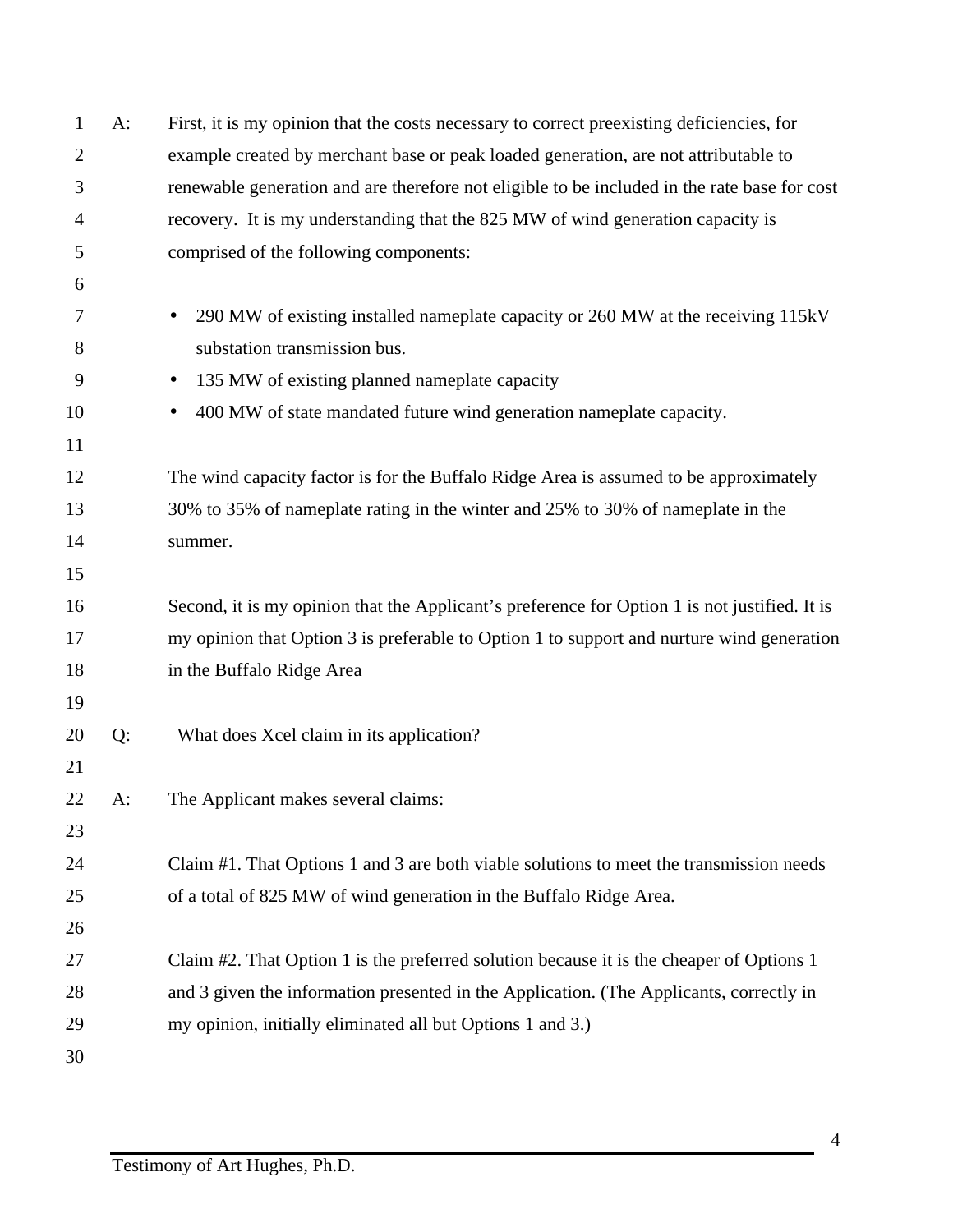| 1              | Claim #3. That all the costs associated with either Options 1 and 3, or any Option           |
|----------------|----------------------------------------------------------------------------------------------|
| $\overline{2}$ | selected by the PUC are eligible under §216B.1645 to be recovered in the rate base.          |
| 3              |                                                                                              |
| 4              | Q: Summarize your assessment of the Applicant's claims.                                      |
| 5              |                                                                                              |
| 6              | A: My overall assessment of the Applicant's claims based upon my review of the documentation |
| $\tau$         | provided and my experience in the power industry is:                                         |
| 8              |                                                                                              |
| 9              | 1. Claim #1 is true in that Options 1 and 3 are both viable solutions.                       |
| 10             |                                                                                              |
| 11             | 2. Claim #2 that Option 1 is the better or preferred solution is false in two respects:      |
| 12             |                                                                                              |
| 13             | 2.1. Option 1, after taking into account the April 2, 2002, cost corrections provided by the |
| 14             | Applicant and the correction of an error in the analysis of the MW losses and thus           |
| 15             | the assigned costs, is probably more costly than Option 3.                                   |
| 16             | 2.2. Option 3 proves a better engineering solution than Option 1 for meeting the specific    |
| 17             | needs of wind power generation in the Buffalo Ridge.                                         |
| 18             |                                                                                              |
| 19             | 3. Claim #3 is false in that many of the mitigation-related costs for necessary fixes before |
| 20             | additional wind generation capacity is added appear not to be eligible for inclusion in the  |
| 21             | rate base. They are not directly attributable to mandated generation, nor are those costs    |
| 22             | for "excess capacity for wind beyond the mandate" which also is not attributable to the      |
| 23             | renewable mandate. Also problematic is the already operating 290 MW nameplate rating         |
| 24             | which is currently being transmitted without upgrades. Only transmission and upgrades        |
| 25             | directly associated with and necessary for transmission of mandated renewables               |
| 26             | generation is eligible for rate treatment provided by §216B.1645.                            |
| 27             |                                                                                              |
| 28             | To further clarify, the types of needs for transmission may conceptually be thought of as    |
| 29             | shown in the following diagram where:                                                        |
| 30             |                                                                                              |
| 31             |                                                                                              |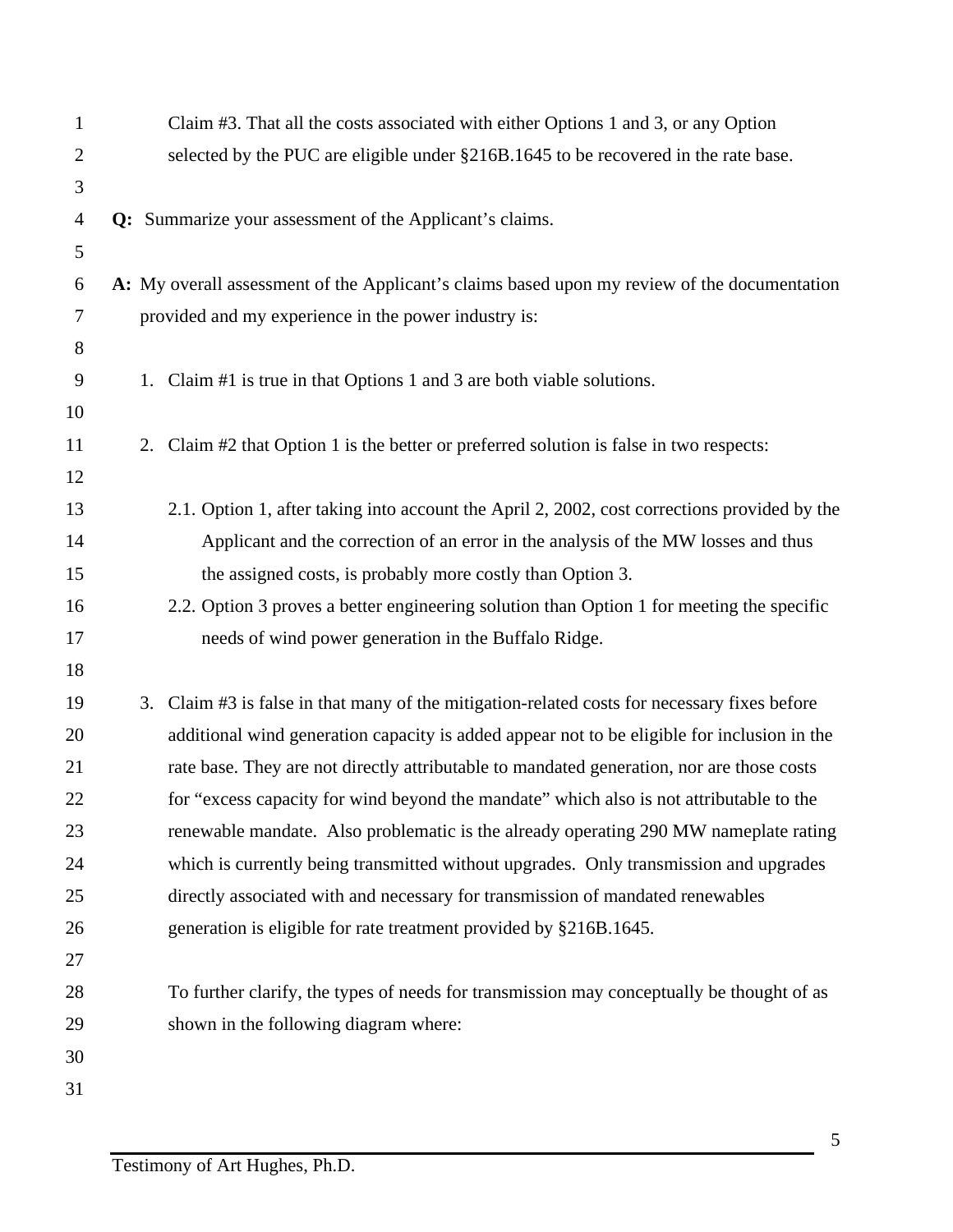The terms used are defined as follows: • *Preexisting.* Accounting for the costs of preexisting problems requiring mitigation is conceptually clear, but analytically complex. Specifically, what is clear is that preexisting conditions, or rather the cost of correcting them, are not eligible to be included in the rate base because they are not attributable to renewable generation. The mitigation and the costs would be necessary for any type of generation, for example, if a coal plant were built near Chanarambie rather than wind. The analytic challenge is to decide which of the mitigation efforts are preexisting conditions. Additional studies may be required to finally determine eligibility for some of the mitigation costs, but that task will be for the separate miscellaneous rate docket, E-002/M-02-474. In this proceeding, it need only be established that there are preexisting conditions which proposed fixes in the Application mitigate. • *The Mandate.* Transmission upgrades to support the additional 400MW wind mandate requires little discussion as the mandate is clear. Transmission support for the presently planned but not installed 135 MW may also be eligible for inclusion in the rate base and associated cost recovery. • *Excess Capacity***.** Any excess capacity should be reserved for additional wind or other renewable generation as this supports the spirit of the state mandate to nurture renewable energy and related industries in Minnesota. The costs of transmission capacity in excess of the mandate should not be recoverable under §216B.1645 as it is not capacity necessary for the mandated renewables at this time. Mitigates Supports the Provides preexisting 400 MW excess problems mandate capacity \_\_\_\_\_\_\_\_\_\_\_\_|\_\_\_\_\_\_\_\_\_\_\_\_\_\_\_\_|\_\_\_\_\_\_\_\_\_\_\_\_\_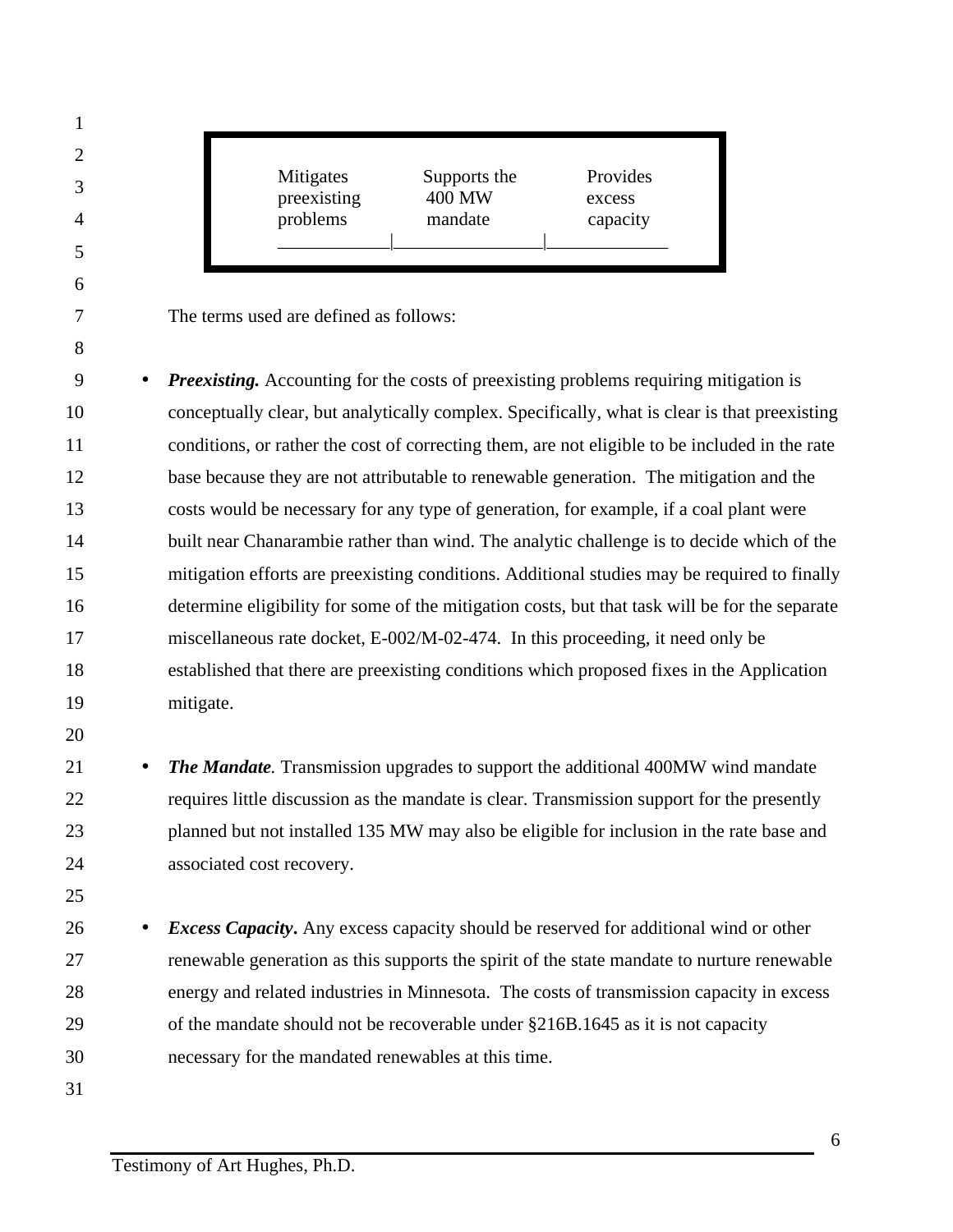| $\mathbf{1}$   |       | I use the word mitigation to define the act of correcting a limit violation that must be       |
|----------------|-------|------------------------------------------------------------------------------------------------|
| $\overline{2}$ |       | alleviated. Mitigation costs are the costs associated with the upgrade construction            |
| 3              |       | necessary to alleviate these limit violations. Both the Application and this testimony has     |
| $\overline{4}$ |       | focused on the corrective construction and associated costs rather than limit violations       |
| 5              |       | themselves, since in this case the limit violations are only of interest in as much as they    |
| 6              |       | need to be alleviated. Mitigating or alleviating these limit violations is of primary interest |
| 7              |       | since it is the construction and the construction costs that are central to the application    |
| $8\phantom{1}$ |       | together with whether these costs should be allocated to the rate base for cost recovery.      |
| 9              |       |                                                                                                |
| 10             | Q:    | Are there other issues that should be raised concerning accounting for the cost of             |
| 11             |       | transmission upgrades in this application?                                                     |
| 12             |       |                                                                                                |
| 13             | A:    | Yes, there are two additional points that need to be addressed:                                |
| 14             |       |                                                                                                |
| 15             |       | First, the Option that is selected and constructed should probably be augmented to             |
| 16             |       | include a complementary 34.5 kV system, sometimes called a collector or an under-build         |
| 17             |       | system, as this will nurture future wind generation as intended by reducing the initial        |
| 18             |       | capital costs of connecting generation to the transmission.                                    |
| 19             |       |                                                                                                |
| 20             |       | Secondly, the final resolution of what goes in the rate base should be decided at the          |
| 21             |       | appropriate rate hearings, and thus the responsibilities here are limited to framing the       |
| 22             |       | issues, raising the questions and presenting the facts to the extent that the available        |
| 23             |       | studies support.                                                                               |
| 24             |       |                                                                                                |
| 25             |       | <b>General Analysis</b>                                                                        |
| 26             |       |                                                                                                |
| 27             | Q:    | Please outline the major areas of concern with the Application that you have identified        |
| 28             |       | and thus the areas where your analysis and testimony focused.                                  |
| 29             |       |                                                                                                |
| 30             | $A$ : | The areas of concern that I have with the Application fall into two basic areas,               |
| 31             |       | specifically the testimony shows that:                                                         |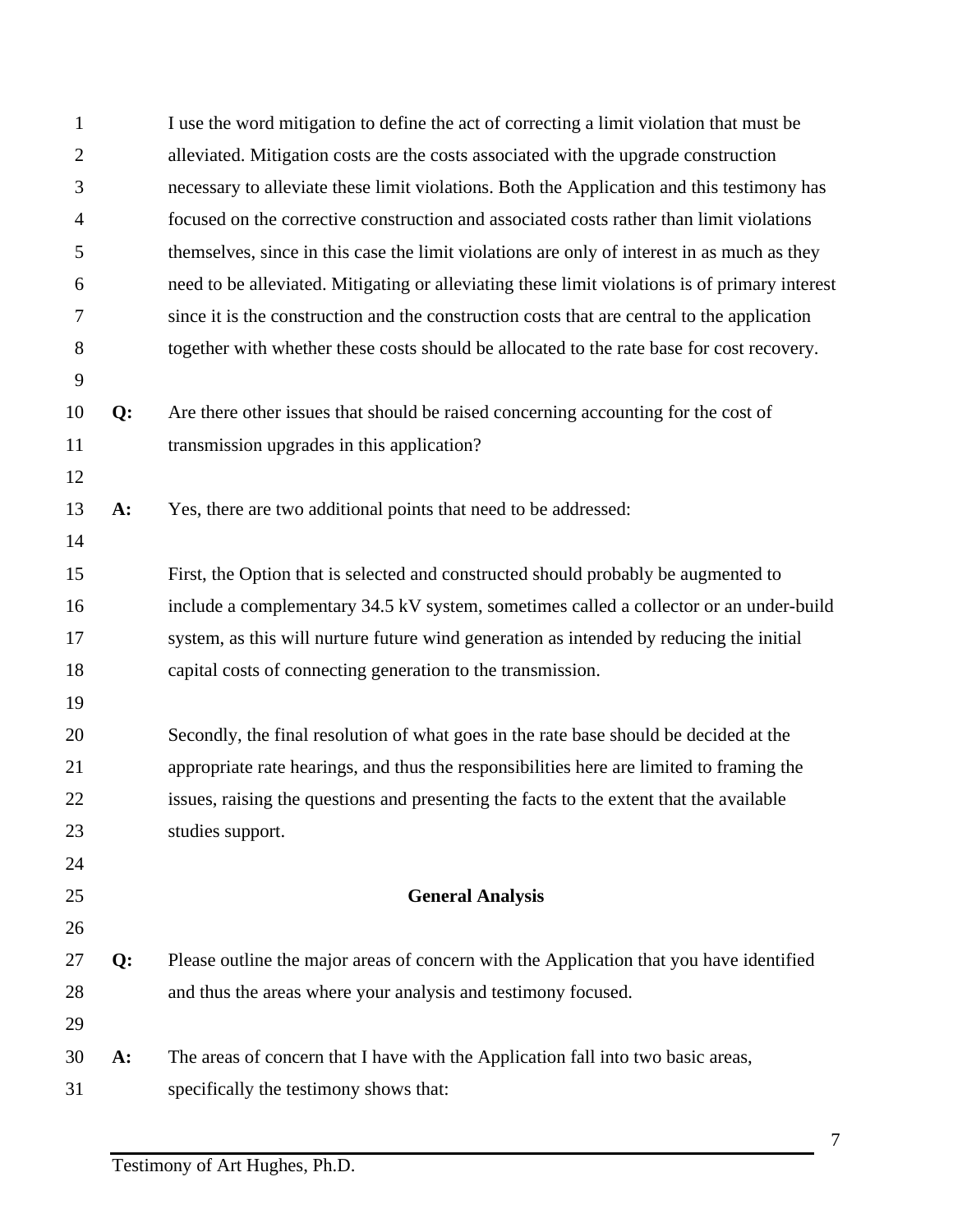| $\mathbf{1}$   |       |                                                                                                  |
|----------------|-------|--------------------------------------------------------------------------------------------------|
| $\mathbf{2}$   |       | 1. The stated preference by the Applicants for Option 1 over Option 3 is not supported by        |
| 3              |       | general power system engineering concepts or by the specific budgetary or technical              |
| $\overline{4}$ |       | facts.                                                                                           |
| 5              |       |                                                                                                  |
| 6              |       | 2. Not all the costs appear eligible to be included in the rate base for cost recovery under the |
| 7              |       | mandates because they are not necessary to support mandated renewable generation, but            |
| 8              |       | are rather required by preexisting conditions.                                                   |
| 9              |       |                                                                                                  |
| 10             | Q:    | Define the errors in the construction budgetary numbers used to justify Applicant's              |
| 11             |       | preference for Option 1 over Option 3.                                                           |
| 12             |       |                                                                                                  |
| 13             | $A$ : | My first concern is that the construction numbers are changing such that I am not sure           |
| 14             |       | what the correct numbers are.                                                                    |
| 15             |       |                                                                                                  |
| 16             |       | My second concern is that the Application and associated preference for Option 1 is              |
| 17             |       | based on preliminary and apparently wrong budget numbers. At present the budget                  |
| 18             |       | numbers appear to range from approximately equality for Options 1 and 3 to Option 3              |
| 19             |       | being lower cost by many millions of dollars, perhaps by as much as 10 to 20 million             |
| 20             |       | dollars.                                                                                         |
| 21             |       |                                                                                                  |
| 22             |       | As a special note, such material, widespread changes in the budgetary numbers is                 |
| 23             |       | disconcerting, and raises questions of the general quality of the Application as a basis for     |
| 24             |       | decision making. The timing is also suspect, because the changes were not revealed until         |
| 25             |       | after Intervenors' time to request information had passed. Clarification has thus been           |
| 26             |       | difficult.                                                                                       |
| 27             |       |                                                                                                  |
| 28             | Q:    | Describe the problems in the Application in calculating MW losses, and assigning MW              |
| 29             |       | loss related costs.                                                                              |
| 30             |       |                                                                                                  |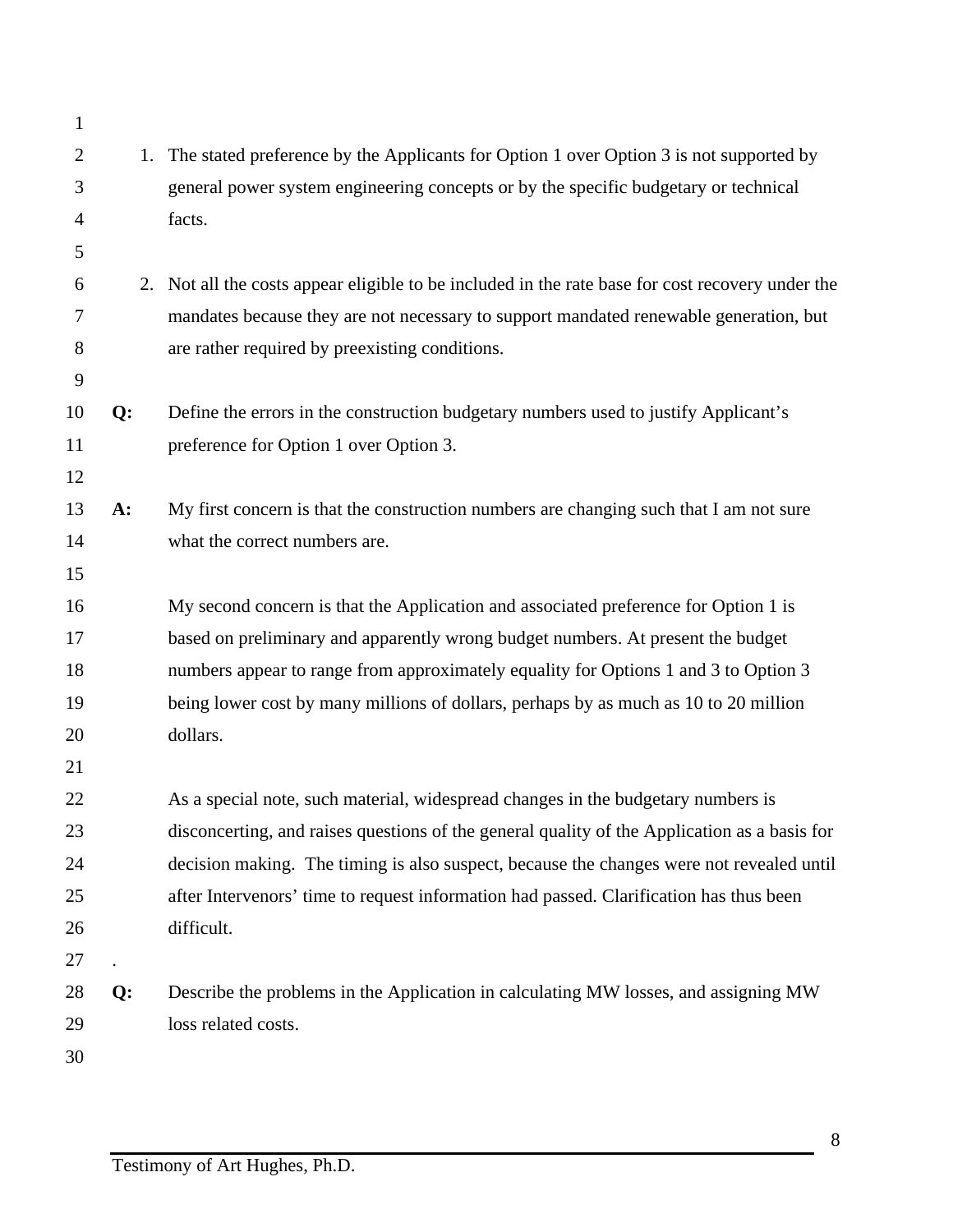**A:** The Applicants made a major error in the loss cost analysis, and performed some sloppy analysis with the result that the assignment of MW loss related costs and the assessment was seriously distorted. Specifically: 1. The Applicant's assumption that most losses occur at off peak load for wind generation, and other non-peaking generation, is true. However, it is not correct to assume that all off peak load conditions directly correlate with high transfer/export conditions. That is a fundamental error; these two independent and complex variables must be treated separately in the analysis. 2. The Applicant's use of a 30% loss correction factor to reduce the calculated losses is sloppy analysis; they should have for clarity assumed the output of the wind generators is on average on 30% (or similar approximation) of nameplate rating. Average power, not the maximum capacity, creates MW losses. 3. Note, the major difference in the transfers between peak load and off peak load, defined as 70% of peak, is that the NDEX transfer, or export, is increased 600 MW for the off peak load condition. This 600 MW dominates the mandated 120 MW of mandated wind power, the 400MW correctly adjusted for its 30% generation factor, and it indicates one of two things: 22 3.1. Either the assumption by the Applicant to use firm transfer numbers at peak loads and the high transfer condition of the MAPP studies, which is actually the maximum transfer limits as described in the Appendix 2 Study, Page 5, is not justified and indeed has materially distorted the analysis for this Application. 27 3.2 There is 600 MW of North Dakota generation that needs transmission to eastern markets 28 that must to be accounted for. If this generation is available for export at peak load, and if there is no transmission for it at such times, then it would appear to be "stranded" in some way and transmission capacity needs to be provided. If, on the other hand, it is only available at non-peak load times, its impact upon the transmission system and the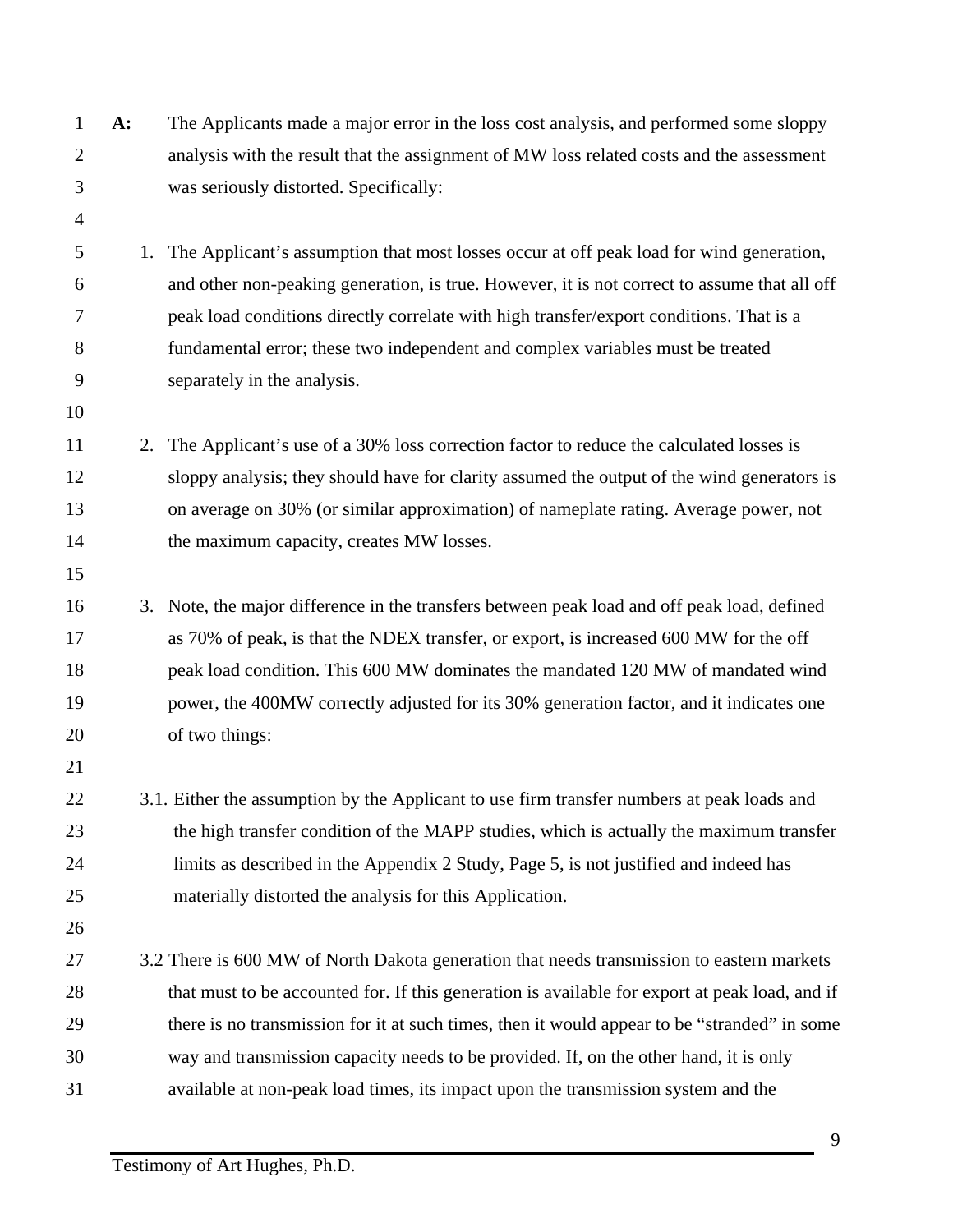transmission system losses must be separately accounted for and not "bundled" in with the 400 MW wind generation increase, reduced to 120MW for 30%, for intermittence, with the wind generation picking up all the transmission and transmission loss costs. Specifically, as will be discussed later, it must be first ensured that there is transmission capacity for the assumed ND export and then the 400 MW times (0.3) =120 MW can be evaluated incrementally. In summary, these faulty assumptions and errors in modeling need to be corrected and new MW loss studies done. It is absurd to make decisions based upon the existing modeling and calculations, as evidenced by the Applicant's statements on the bottom of page 18 of the Appendix 2 Study "that losses differences for the transmission options (for 400 MW of wind generation) could be as high as 27%" of the 400 MW. This leaves essentially no power, just 3%, to get to market. **Q:** Outline what impact corrections of the previous question in the Applications would have in the comparative loses and associated loss costs between options 1 and option 3. **A**: New studies are required to provide precise answers based upon corrections identified in the previous response. This response is an approximation, estimates based upon engineering judgment. Specifically, Table 5 (Appendix 2, Study Table 5, Page 17) shows Option 3 having lower MW losses at peak load with identified power transfers than does Option 1. Recall the major change in the high transfers for 70% peak load is to add the 600 MW for ND, and this 600 MW dominates the average wind generation mandate of 120 MW wind generation by a factor of 5. Moreover, the wind power generation does not change between peak load conditions where Option 3 has fewer MW losses than Option 1. Therefore, we can state subject to verification with new studies: 28 1. The dominant factor in the increase of losses at off peak (70%) load appears to be primarily due to the 600 MW change in ND transfers.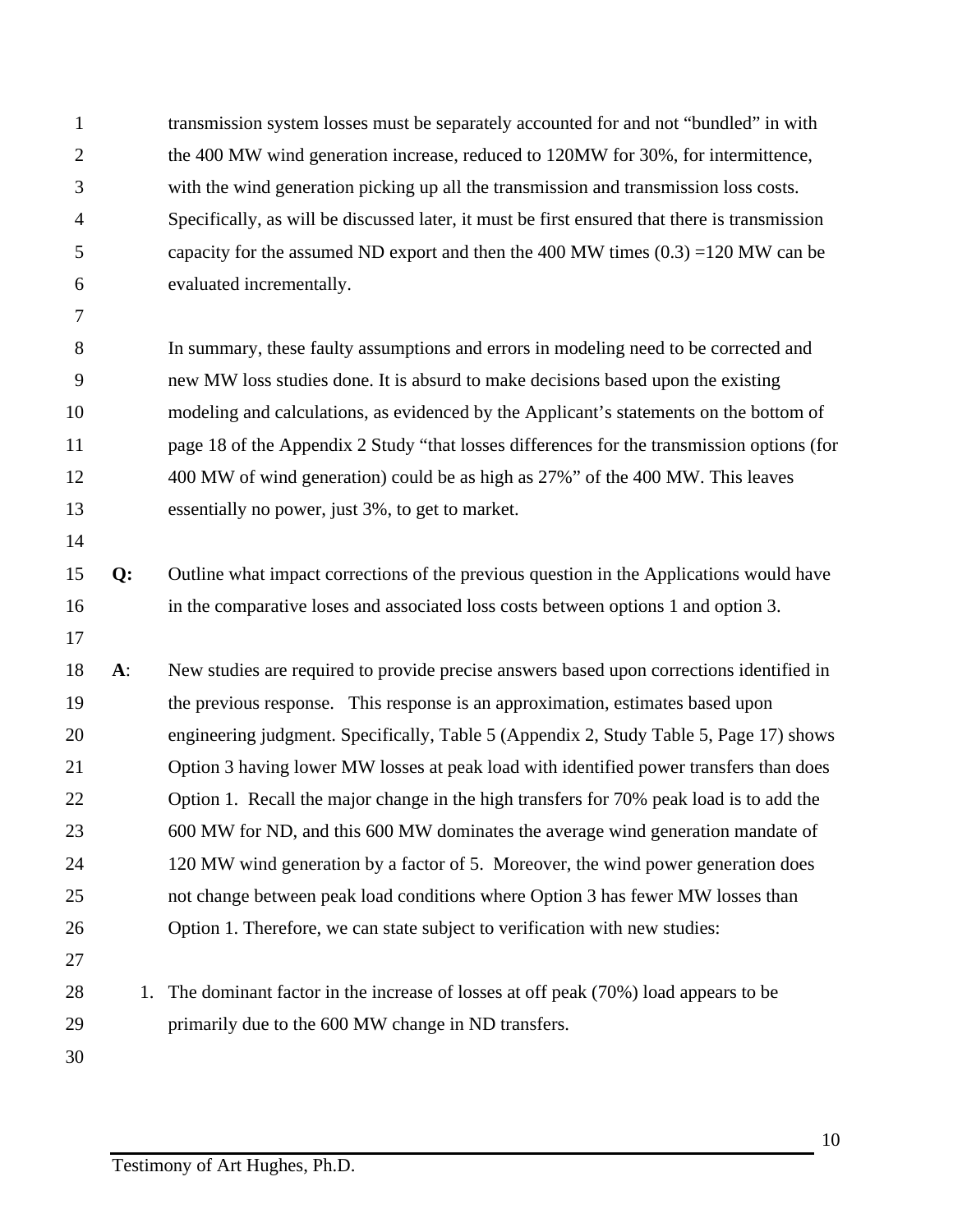2. The peak load characteristics of lower Option 3 losses as compared to Option 1 would probably carry over to lower load conditions if it were not for the 600 MW of increased transfer from ND or if the transmission system was strengthened to support the high transfers before considering Option 1 and Option 3 upgrades for the wind energy. We can conclude, subject to verification by corrected studies, that any differences in MW losses between Options 1 and 3 would be small, would probably favor Option 3, but could favor either option. It should be noted that the argument that the 600 MW transfer change from ND effects both Options 1 and 3 equally and is therefore a wash it not valid. It is not valid because Option 1 with its higher voltage construction and the electrical 11 location of this new construction is surely more suited for supporting transfers of ND power than is Option 3. Option 3, on the other hand, appears to be more suitable for nurturing wind power generation at Buffalo Ridge.) **Q:** Define extra high voltage (EHV) transmission and high voltage transmission systems. **A:** Transmission systems such as Xcel's may be conceptually thought of as comprising of two interacting parts; the extra high voltage grid made up of transmission lines and associated stations at voltages 230 kV up through 345 kV and 500 kV to 765 kV, and the high voltage grid of voltage levels from 115 kV, 138 kV, 161 kV to 230 kV, and of course the subtransmission grids of 69kV and below. The exact dividing line between the extra high voltage, high voltage, and the sub transmission grids is not vigorously defined. **Q:** Discuss how the extra high voltage grid and the high voltage transmission grids interact to support the transfer of electrical power. **A:** The interconnected extra-high and high voltage grid act in many ways like a highway system, with one fundamental exception. The flow of power, as opposed to traffic on the highway system, does not automatically adjust when limits are reached on any one line. The weakest link thus sets the limit for the overall transfer of power on the grid until this weakest link is upgraded or the weakness is mitigated in some way, at which point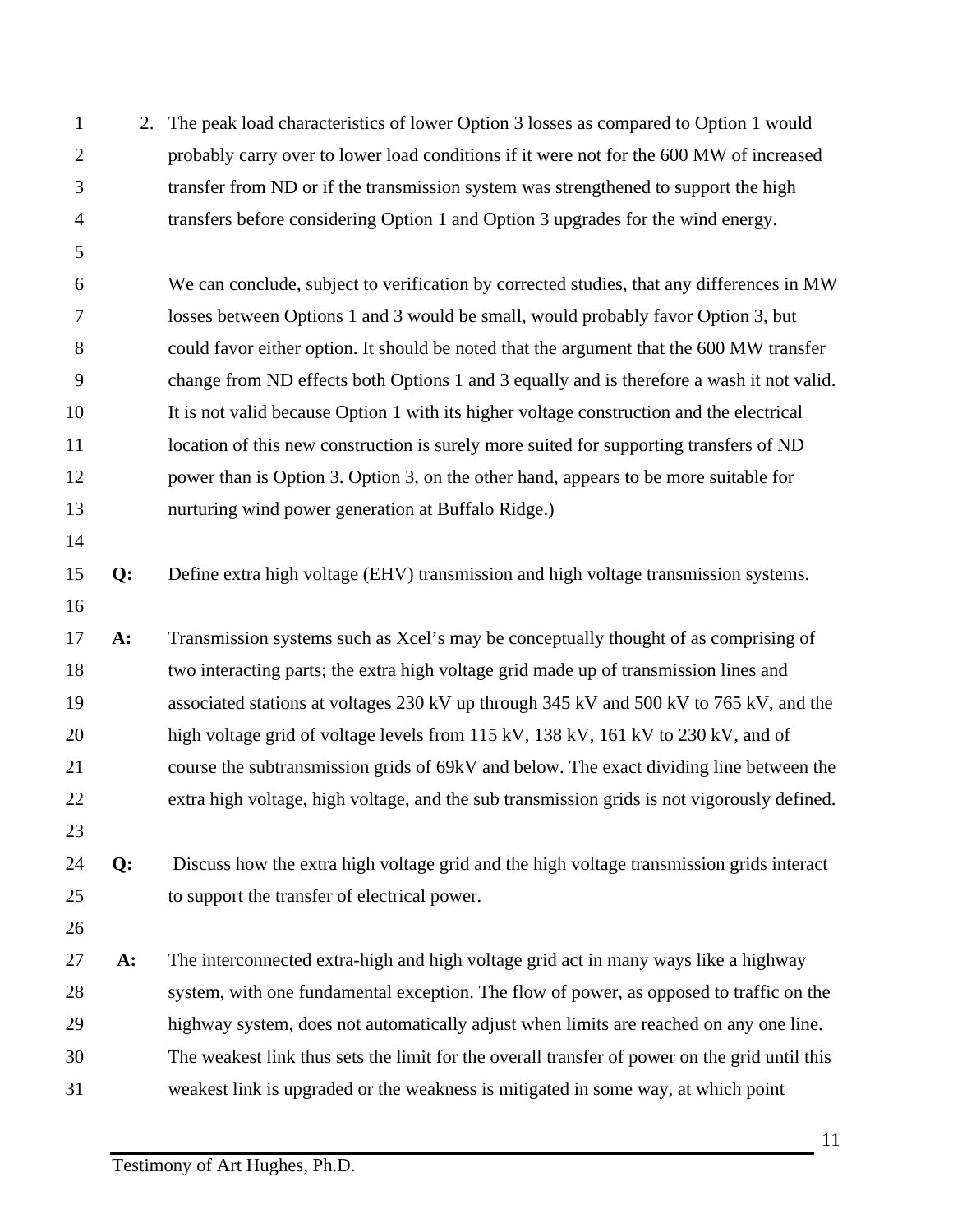another link becomes "the weakest link." It is also a characteristic of electric power systems that the high voltage transmission lines generally reach their limits before the electrically parallel extra high voltage lines reach their limits. . **Q:** Define the two conceptual ways to increase power transfer capacity for an interconnected extra high voltage and underlying high voltage transmission grid, and outline which is typically the better approach. **A:** The capacity to transmit power may be accomplished by strengthening the extra high voltage transmission system and thus reducing the loading or reflected stress on the high voltage transmission system and/or by strengthening the high voltage transmission to support the loading stress and thus enable existing extra high voltage transmission capability to be utilized more effectively. One approach is not universally better than the other, it depends on the nature of the existing extra high voltage and high voltage transmission grids and the existing and projected new needs. It is the complementary nature and strengths of the extra high voltage and high voltage transmission grids that is required for overall effectiveness and efficiency. Using the analogy with the highway system, expressways, country roads and city streets are all appropriate in their place. The question that must be addressed is which option is the more appropriate infrastructure configuration for supporting the projected needs in each case. **Q:** Outline the nature of the stress on the electrical grid in the Buffalo Ridge Area and in the electrical corridors between the Buffalo Ridge Area and the major electrical markets to 24 the east. **A:** The power system grid in the South West Minnesota, or Buffalo Ridge area, particularly Nobles, Lyon, Pipestone and Murray counties, ignoring local load serving needs, is driven primarily by two needs -- supporting the export of wind generated from Buffalo Ridge and other local generation, and the transfer of power form North and South Dakotas eastward to market. These two needs stress the extra high and high voltage transmission grid in somewhat different ways. For example, large central station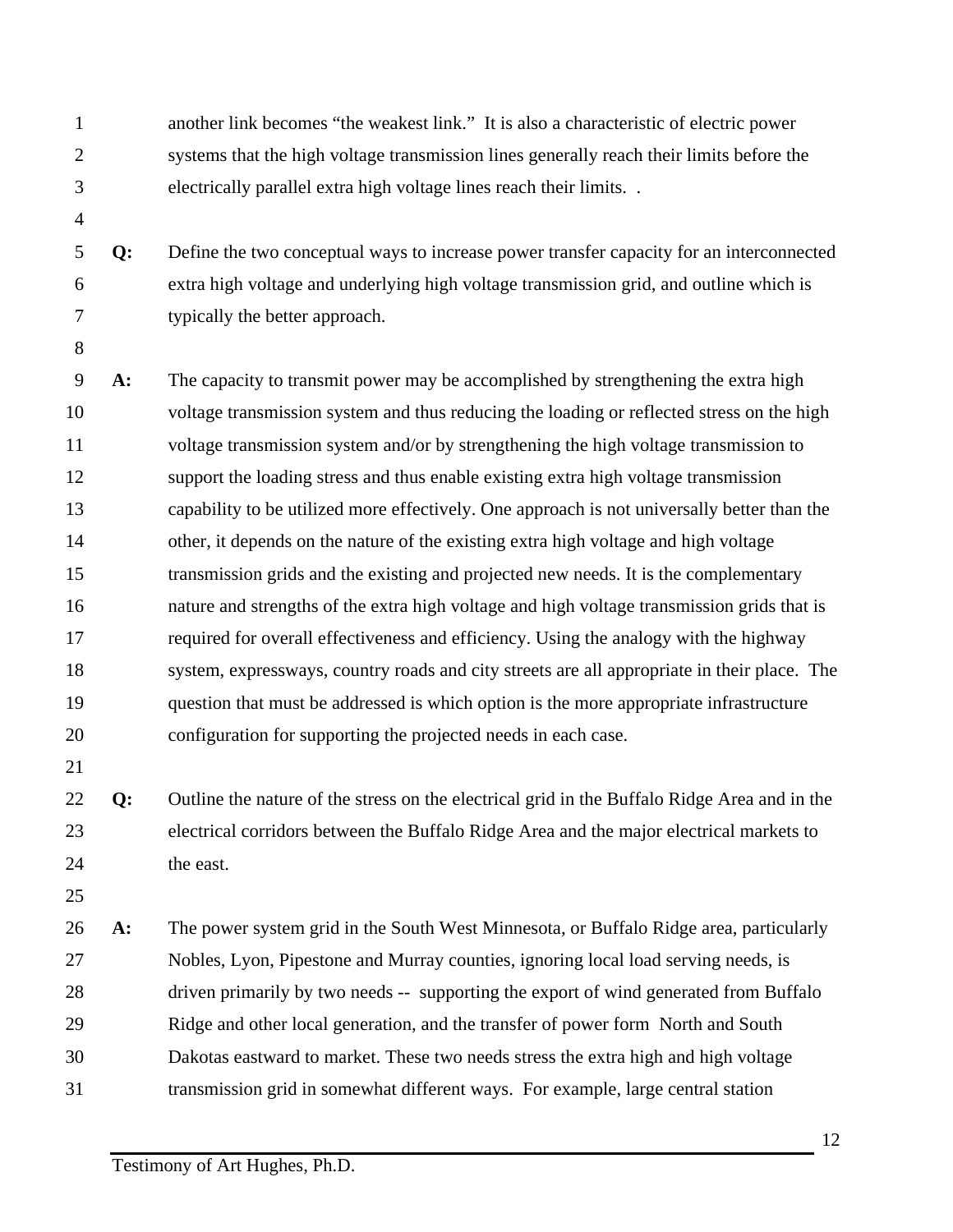| 1              |       | generation located far from load centers is typically best served with extra high voltage   |
|----------------|-------|---------------------------------------------------------------------------------------------|
| $\overline{2}$ |       | interconnected lines between the generation and the load centers with limited, and          |
| 3              |       | selectively placed, connections to the lower underlying transmission system. This           |
| $\overline{4}$ |       | minimizes the likelihood that limits on the lower voltage transmission system will          |
| 5              |       | effectively limit flows on the extra high voltage lines. The wind generation, because it is |
| 6              |       | widely dispersed over a large, multiple county area, requires a number of connecting        |
| $\overline{7}$ |       | points between the projected 34.5 kV collector system and the higher voltage lines. MW      |
| 8              |       | losses become excessive and maintaining voltage becomes problematic if 34.5 kV lines        |
| 9              |       | are not kept relatively short. The net effect is that a strong high voltage transmission    |
| 10             |       | system is highly desirable for providing a transmission outlet for wind generation, both to |
| 11             |       | contain costs, and provide an electrically supportive environment for the 34.5 kV           |
| 12             |       | collector system. Just how high the high voltage transmission system should be in this      |
| 13             |       | case is at issue.                                                                           |
| 14             |       |                                                                                             |
| 15             | $Q$ : | Does Option 1, which is centered on a 345 kV line, inherently provide more export           |
| 16             |       | capacity for planned and possible future wind power on Buffalo Ridge than Option 3 that     |
| 17             |       | is centered on 115 kV and 161 kV construction?                                              |
| 18             |       |                                                                                             |
| 19             | $A$ : | No, definitely not. By the Applicants own analysis both Options support at least the        |
| 20             |       | necessary total 825 MW of wind generation. It is a fallacy to directly correlate higher     |
| 21             |       | voltage construction of one line with a "stronger system" or more transfer capability for   |
| 22             |       | the integrated extra high voltage and high voltage transmission grid. This fact can be      |
| 23             |       | readily seen by the Applicants own studies where even with the 345 kV line in the model     |
| 24             |       | for Option 1 and the 115 kV and 161kV lines in the model for Option 3, there were still     |
| 25             |       | many other limiting factors that required mitigation, normally some form of construction    |
| 26             |       | or a system upgrade.                                                                        |
| 27             |       |                                                                                             |
| 28             | Q:    | Is it possible to determine whether Option 1, or Option 3 best strengthens the integrated   |
| 29             |       | system?                                                                                     |
| 30             |       |                                                                                             |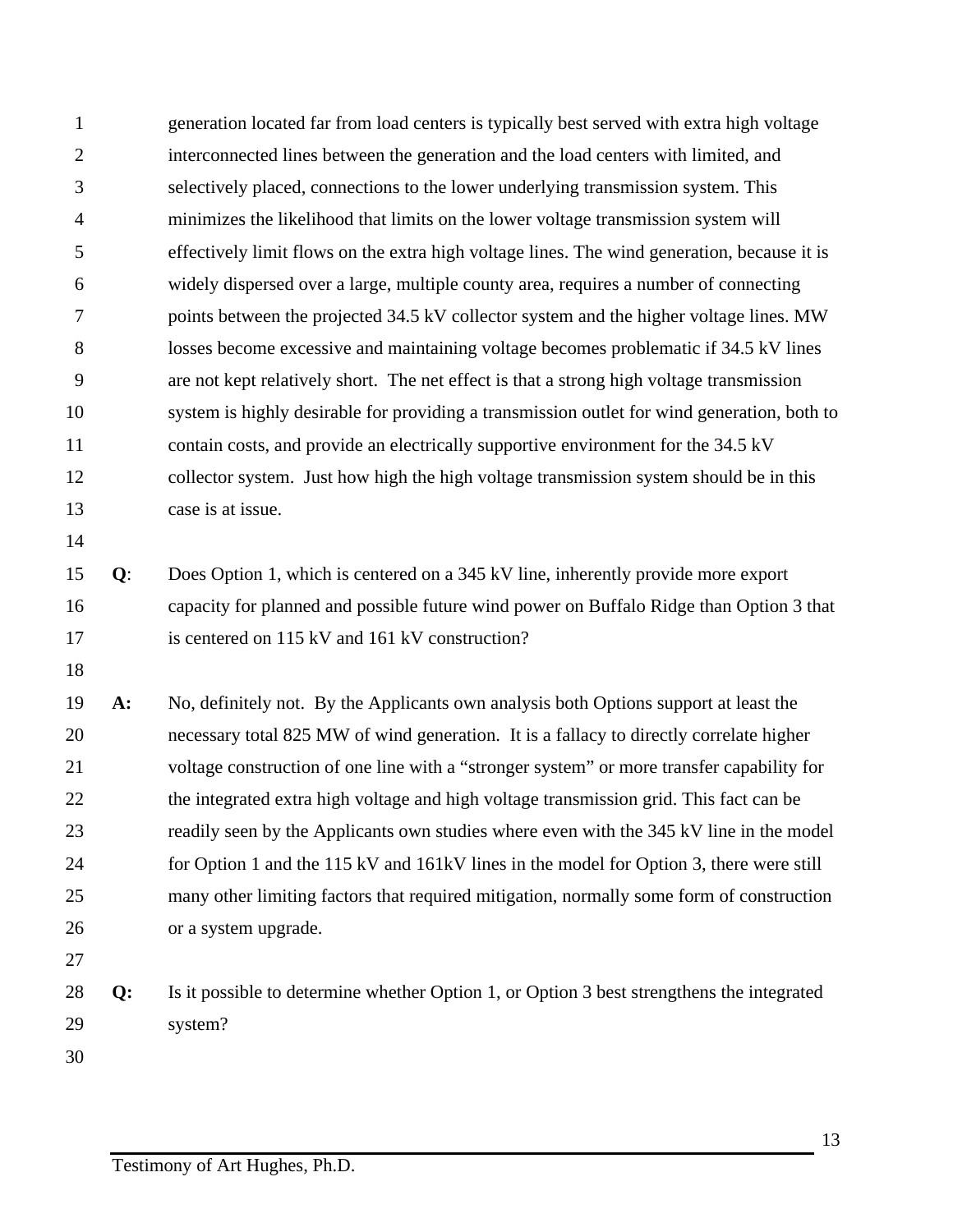| $\mathbf{1}$   | A: | No, it is not possible to determine which option best strengthens the system without        |
|----------------|----|---------------------------------------------------------------------------------------------|
| $\overline{2}$ |    | studies many of which have not been performed, although by considering the types of         |
| 3              |    | problems that may arise some general qualitative assessment possible. For example:          |
| $\overline{4}$ |    |                                                                                             |
| 5              | 1. | Stability. No stability studies have been performed but from the static studies performed   |
| 6              |    | by the Applicants and the nature of the construction changes made the following appears     |
| 7              |    | to be true:                                                                                 |
| 8              |    |                                                                                             |
| 9              |    | 1.1. Transient stability. Both Options would appear to satisfy the system stability needs,  |
| 10             |    | as would be expected from the nature of the changes made; however, only detailed            |
| 11             |    | studies that the Applicants state have not been performed can confirm this. While the       |
| 12             |    | application implies that perhaps Option 1 with its higher voltage design may perform        |
| 13             |    | better, there is no basis for such a conclusion until verifying studies are performed.      |
| 14             |    | 1.2. Voltage stability. Both Options 1 and 3 with their relatively low VAR compensation     |
| 15             |    | requirements appear to pass muster, as shown by the applicant's static studies.             |
| 16             |    |                                                                                             |
| 17             |    | 2. Reliability.                                                                             |
| 18             |    | While studies have not been performed, it would appear from the nature of the changes       |
| 19             |    | that both Options 1 and 3 are satisfactory. However, Option 3 may have a qualitative        |
| 20             |    | edge here in the narrowly defined reliability to ship the mandated wind power generation    |
| 21             |    | under abnormal system conditions since it will likely be more closely connected to and      |
| 22             |    | supportive of the 34.5 kV collector system. Optimally they should have an integrated        |
| 23             |    | plan.                                                                                       |
| 24             |    |                                                                                             |
| 25             | 3. | Short circuit currents occur during fault conditions and tend to be a problem where there   |
| 26             |    | is large generation electrically close. Short circuit currents are surely not a problem for |
| 27             |    | Option 3 given the nature of the construction changes that are primarily lower voltages.    |
| 28             |    | There is more risk of excessive short circuit currents during fault conditions with Option  |
| 29             |    | 1, although studies could be readily performed to check. Excessively high short circuit     |
| 30             |    | currents tend to cause technical and equipment cost problems in the lower voltage           |
| 31             |    | systems.                                                                                    |
|                |    |                                                                                             |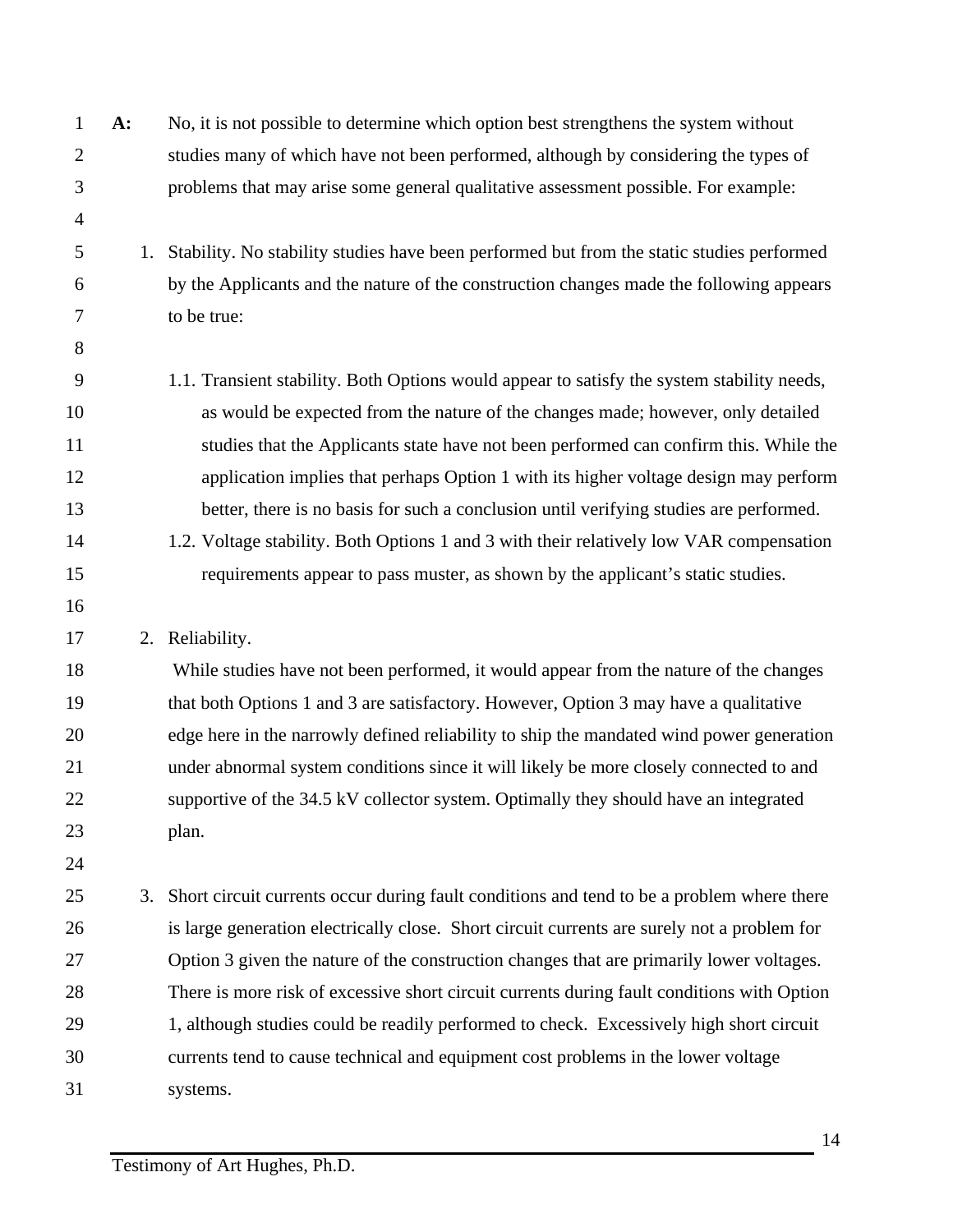| $\mathbf{1}$   |       |                                                                                                                 |
|----------------|-------|-----------------------------------------------------------------------------------------------------------------|
| $\overline{2}$ | Q:    | Explain what if any benefit the much larger thermal rating capacity of the 345kV line,                          |
| 3              |       | which at 1800MW in the MAPP plan is much in excess of any foreseeable wind power                                |
| $\overline{4}$ |       | needs, actually provides now or potentially in the future. Exhibit ___, BAH-2, MAPP                             |
| 5              |       | map, Transmission chart, lower left; <sup>1</sup> Exhibit ___, BAH-2A, Midwest ISO Tariff, p. 190. <sup>2</sup> |
| 6              |       |                                                                                                                 |
| 7              | $A$ : | There are a number of aspects to this response each of which is necessary. Specifically:                        |
| 8              |       |                                                                                                                 |
| 9              |       | 1. It is not possible from the study results available to determine how much of this large                      |
| 10             |       | 345 kV line capacity is actually needed by wind generation, or even will actually be                            |
| 11             |       | used by the mandated total of 825 MW of wind generation. This information is buried                             |
| 12             |       | in the study results since the Applicants commingled addressing preexisting limit                               |
| 13             |       | violations and supporting the mandated wind power generation.                                                   |
| 14             |       |                                                                                                                 |
| 15             |       | There are material, very real, costs associated with building a large size, higher<br>2.                        |
| 16             |       | voltage, line.                                                                                                  |
| 17             |       |                                                                                                                 |
| 18             |       | 3. As mentioned previously, Option 1 with its 345 kV core construction does not add                             |
| 19             |       | any additional wind power export capacity as compared to Option 3. The active limits                            |
| 20             |       | on system capacity is not the new construction but limitations of the existing                                  |
| 21             |       | facilities. This s normal. By their own calculations (the TLTG tables) the Applicants                           |
| 22             |       | show that both Option 1 and Option 3 support the total of 825 MW of wind                                        |
| 23             |       | generation. Indeed the TLTG tables show than both Options can support increased                                 |
| 24             |       | wind power generation far beyond the total 825 MW mandated with some                                            |
| 25             |       | incremental construction to mitigate limit violations. There are no benefits to super                           |
| 26             |       | sizing Option 1 construction as compared to the benefits of Option 3 for the projected                          |
| 27             |       | 400 MW of wind generation or indeed increasing this generation by 50% in the                                    |
| 28             |       | future.                                                                                                         |
| 29             |       |                                                                                                                 |

 $\frac{1}{1}$ <sup>1</sup> The MAPP map may be found electronically at www.mapp.org, go to Library, to 10 Year Transmission Plan.<br><sup>2</sup> The Midwest ISO Tariff may be found in its entirety at www.midwestiso.org.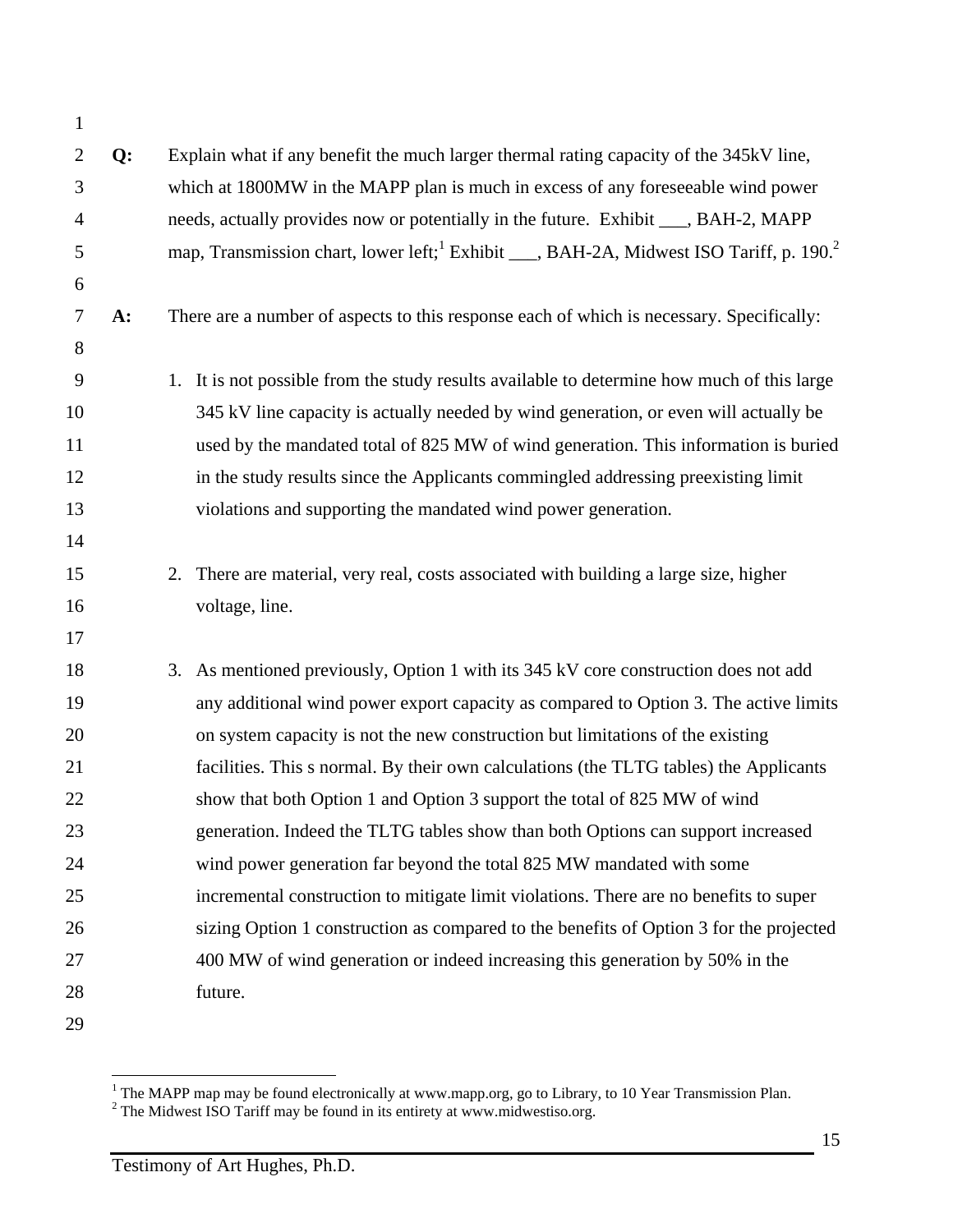| $\mathbf{1}$   |       | 4. | The only possible benefit, and it has not been shown that such benefits even exist, of        |
|----------------|-------|----|-----------------------------------------------------------------------------------------------|
| $\overline{2}$ |       |    | the Option 1, 345 kV Plan compared to Option 3 would appear to be that should it be           |
| 3              |       |    | decided in the future to build transmission to support major new Dakota coal fired            |
| 4              |       |    | large generation plants the cost of needed transmission upgrades to support this may          |
| 5              |       |    | be reduced. The February 6, 2001, Lignite Vision 21 Project Report considers 7                |
| 6              |       |    | alternative sites for a possible 1000 MW of new ND generation and associated                  |
| 7              |       |    | transmission upgrades for exporting the power. Exhibit ___, BAH-3, Lignite Vision             |
| 8              |       |    | 21.                                                                                           |
| 9              |       |    |                                                                                               |
| 10             |       | 5. | Possible future benefits, if they exist, are nice for the benefactor, but they do not         |
| 11             |       |    | justify the apparent multi million cost premium of Option 1 over Option 3. Such               |
| 12             |       |    | possible future benefits do not justify including such costs in the rate base as              |
| 13             |       |    | necessary for transmission of renewable generation, as part of the renewable energy           |
| 14             |       |    | mandate. Subsidizing planned future coal generation would appear to directly conflict         |
| 15             |       |    | the intent of the Minnesota renewables mandate.                                               |
| 16             |       |    |                                                                                               |
| 17             |       |    | In summary, within the context of the wind generation mandate, and deciding on                |
| 18             |       |    | transmission Options, there is no justification for including any possible future benefits of |
| 19             |       |    | the large capacity of the Option 1, 345 kV constructions.                                     |
| 20             |       |    |                                                                                               |
| 21             | Q:    |    | Define contingency, single contingency analysis, and the n-1 reliability standard.            |
| 22             |       |    |                                                                                               |
| 23             | $A$ : |    | A contingency is defined as a single event that results in the loss of one specific           |
| 24             |       |    | component such as a transmission line, or generator. Some single events like the loss of a    |
| 25             |       |    | tower will take out both lines for a double circuit.                                          |
| 26             |       |    |                                                                                               |
| 27             |       |    | Single contingency analysis is defined as analyzing "what if" conditions given any one        |
| 28             |       |    | event or loss of component occurs.                                                            |
| 29             |       |    |                                                                                               |
| 30             |       |    | A system is defined as first contingency, or n-1, reliable or secure if it can withstand any  |
| 31             |       |    | single contingency without causing unacceptable system limit violations. This "n-1            |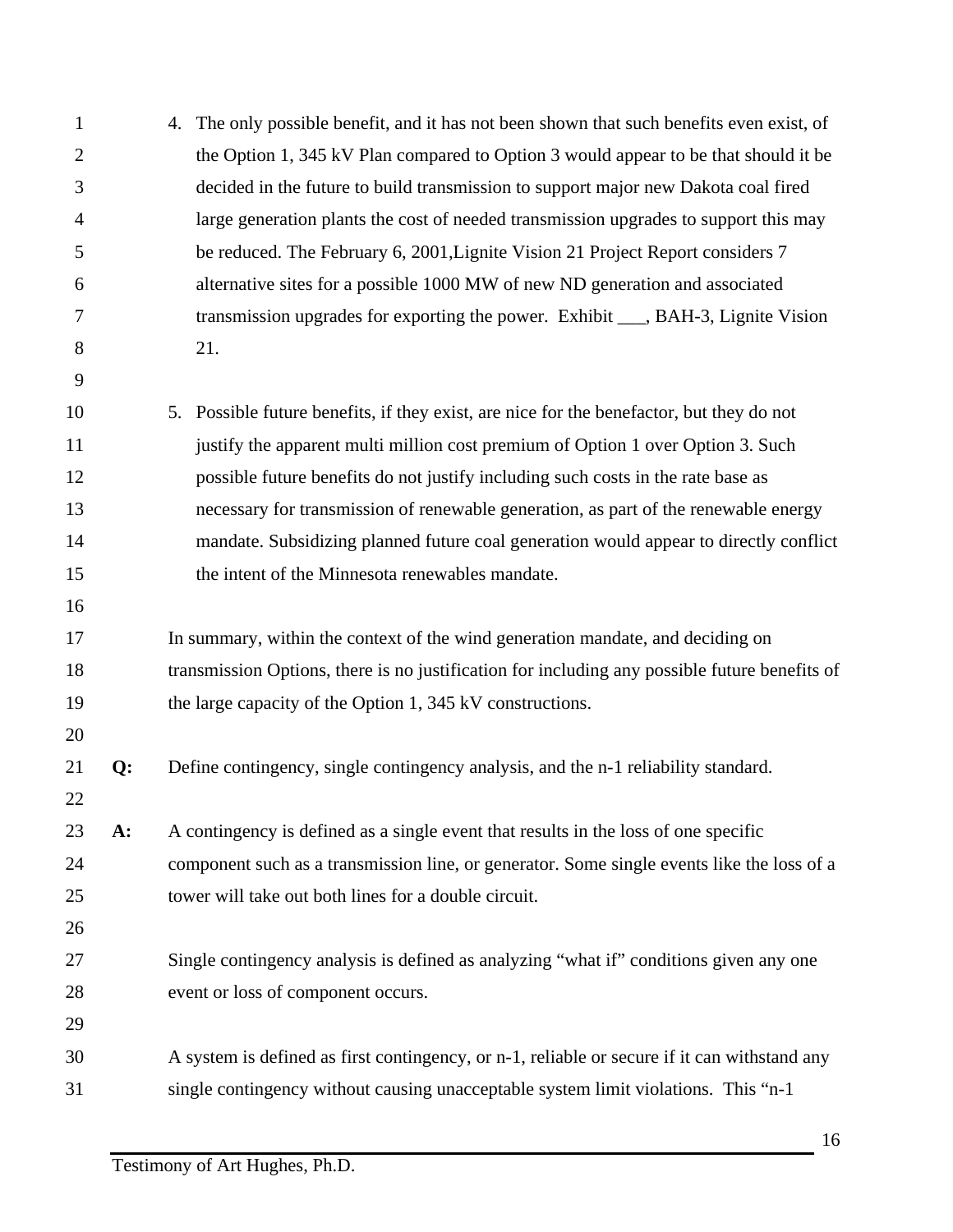| $\mathbf{1}$   |    | standard" is the standard by which the industry tends to conduct transmission planning.   |
|----------------|----|-------------------------------------------------------------------------------------------|
| $\overline{2}$ |    | Exhibit ____- BAH-4, NERC Planning Standards, I. System Adequacy and Security,            |
| 3              |    | Table 1, p. 13-14; III. System Protection and Control, A, S2., p. 47-49. <sup>3</sup>     |
| $\overline{4}$ |    |                                                                                           |
| 5              | Q: | Summarize whether Option 1 or Option 3, in your professional opinion, best meets the      |
| 6              |    | overall needs claimed by the utility for export capacity for the remaining mandated wind  |
| 7              |    | generation and for potential future wind generation in the Buffalo Ridge Area.            |
| 8              |    |                                                                                           |
| 9              | A: | As a reference for this response, let us consider the situation around Eau Claire,        |
| 10             |    | Wisconsin (especially to the northwest). There is a 345 kV transmission line from the     |
| 11             |    | King plant near the border in Minnesota, with a switching station at Eau Claire, and then |
| 12             |    | the 345 kV line continues on to Weston farther east. This 345 kV line was installed       |
| 13             |    | decades ago and is a major route for shipping bulk power from Minnesota to Milwaukee      |
| 14             |    | and Chicago area markets. There was for many years a relatively weak 115 kV, 161 kV       |
| 15             |    | transmission system in the Eau Claire area and:                                           |
| 16             |    |                                                                                           |
| 17             | 1. | During some heavy transfer periods, the flows on the 345 kV line were sometimes           |
| 18             |    | restricted by the limit violations that would occur on the lower voltage transmission     |
| 19             |    | system should the King to Eau Claire segment of the 345 kV be lost.                       |
| 20             |    |                                                                                           |
| 21             | 2. | The situation was considered so problematic that for some of this time, that system       |
| 22             |    | operations automatically switched out (transfer tripped) the 345 kV line segment from     |
| 23             |    | Eau Claire to Weston upon loss of the King 345 kV line segment to minimize the limit      |
| 24             |    | violations in the lower voltage transmission network. (Note there was also an operating   |
| 25             |    | guide is in place limiting transfer capacity to alleviate reclosing problems due to phase |
| 26             |    | angle separation during some periods of time.)                                            |
| 27             | 3. | In recent years utilities have upgraded and strengthened the underlying 115 kV, 161 kV    |
| 28             |    | transmission grid.                                                                        |
| 29             |    |                                                                                           |

<sup>&</sup>lt;sup>2</sup><br>3 The two page table and three relevant pages of this 77 page document have been provided as an Exhibit. The entire document is available at www.nerc.com/pub/sys/all\_updl/pc/pss/ps9709.pdf.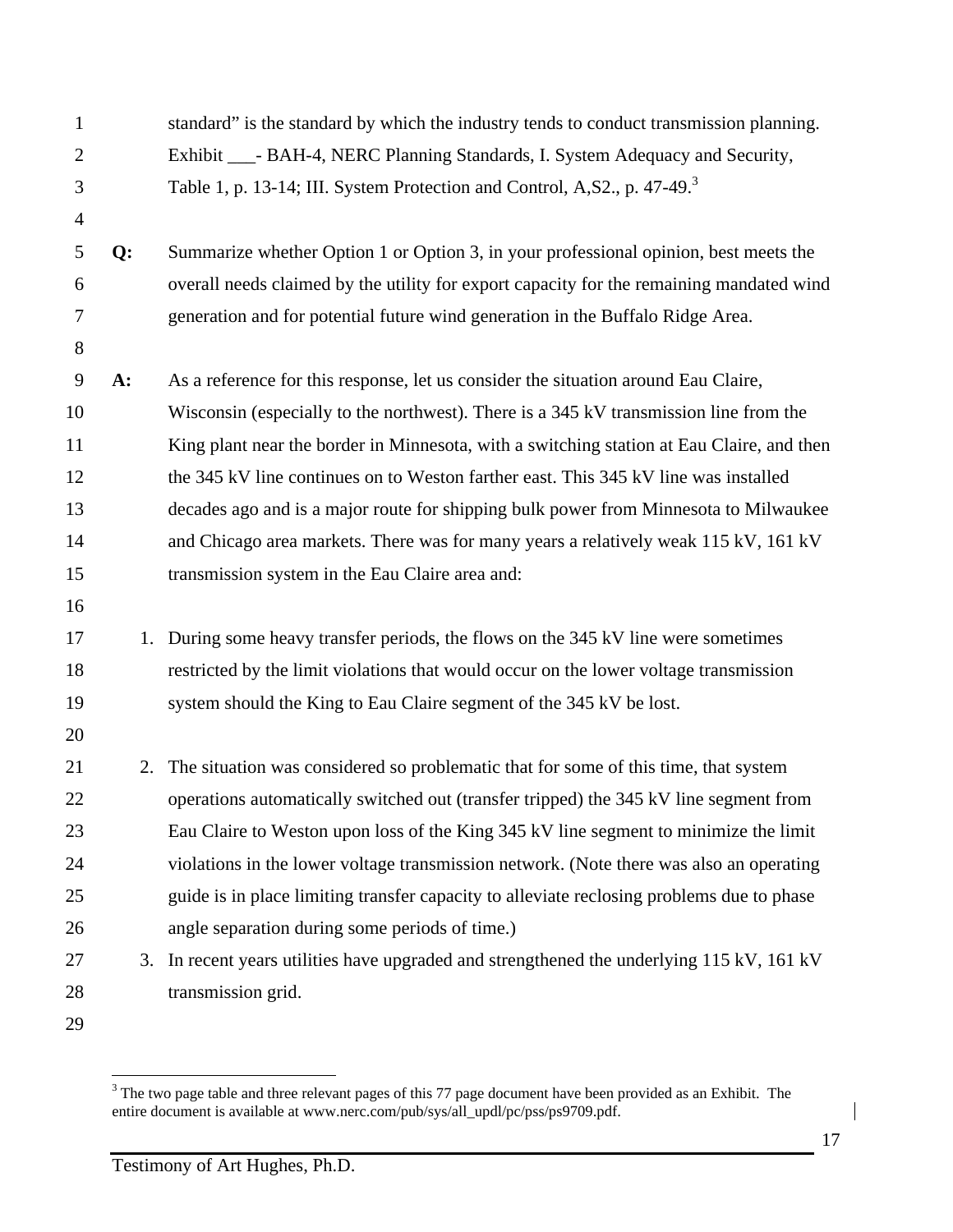| $\mathbf{1}$   |    | Comparing the Eau Claire and Buffalo Ridge areas, and they are certainly not identical, we |
|----------------|----|--------------------------------------------------------------------------------------------|
| $\overline{c}$ |    | can state the following for the Buffalo Ridge area:                                        |
| 3              |    |                                                                                            |
| 4              |    | 1. There are extra high voltage power lines in the area that supports transfer bulk power  |
| 5              |    | flows.                                                                                     |
| 6              |    |                                                                                            |
| 7              |    | 2. The high voltage transmission network is relatively weak as shown by the number of      |
| 8              |    | mitigation driven changes required by the Applicant's studies.                             |
| 9              |    |                                                                                            |
| 10             | 3. | In both in normal operation, and even more so in some contingency situations, the lower    |
| 11             |    | voltage transmission lines will likely be quite heavily loaded. This could easily put the  |
| 12             |    | wind generators in direct competition with the large central station generators from the   |
| 13             |    | Dakotas and points west. In fact the wind generators will be at a disadvantage since the   |
| 14             |    | lower voltage transmission lines, to which wind generators are typically connected, tend   |
| 15             |    | to become stressed and reach their limits first.                                           |
| 16             |    |                                                                                            |
| 17             |    | 4. Additional connection points to the extra high voltage grid to provide access for the   |
| 18             |    | exporting wind power, as is likely over an extended timeframe for Option 1 is a two-       |
| 19             |    | edged sword and could exacerbate the problem because loss of a shorter extra high          |
| 20             |    | voltage line segment between these access points could stress the underlying transmission  |
| 21             |    | to an extent that export of wind power generation may be impeded.                          |
| 22             |    |                                                                                            |
| 23             |    | In summary, Option 1 may tend to put the mandated and future wind power generation         |
| 24             |    | into a more difficult position competing for access with existing and possible future      |
| 25             |    | Dakota large generators than would Option 3. Option 3 tends to reduce the likelihood and   |
| 26             |    | the severity of such competition by (beginning to) systematically strengthening the lower  |
| 27             |    | (HV) transmission system in the area. It may indeed be that Option 3 is thus the better    |
| 28             |    | option for those who plan to generate wind power in the Buffalo Ridge Area.                |
| 29             |    |                                                                                            |
| 30             |    | <b>Eligible Versus Ineligible Costs</b>                                                    |
| 31             |    |                                                                                            |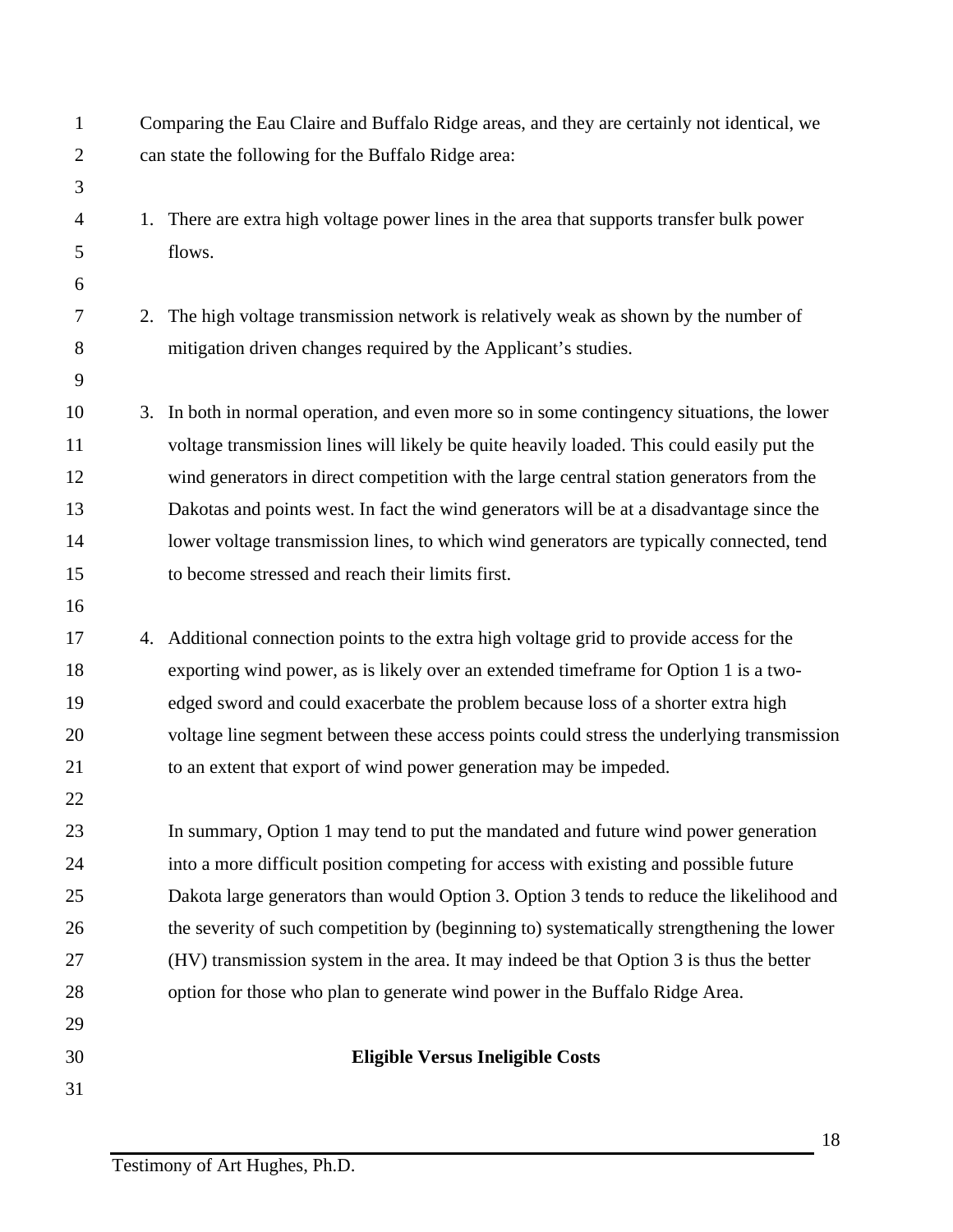| $\mathbf{1}$   | Q:    |    | What is the purpose of this section?                                                         |
|----------------|-------|----|----------------------------------------------------------------------------------------------|
| $\overline{2}$ |       |    |                                                                                              |
| 3              | $A$ : |    | The purpose of this section is to frame the issues, and selectively provide examples from    |
| 4              |       |    | the available studies, to assess which of the construction costs are eligible and which are  |
| 5              |       |    | ineligible to be included in the rate base for cost recovery.                                |
| 6              |       |    |                                                                                              |
| $\tau$         | Q:    |    | Do you agree with the choice of the type of studies performed by the Applicants?             |
| 8              |       |    |                                                                                              |
| 9              | A:    |    | Yes, although some stability, reliability and short circuit studies would have been useful., |
| 10             |       |    | The study tools used are very credible in the industry. My concern is more with the          |
| 11             |       |    | modeling than the studies.                                                                   |
| 12             |       |    |                                                                                              |
| 13             | Q:    |    | What are your concerns related to the modeling?                                              |
| 14             |       |    |                                                                                              |
| 15             | $A$ : |    | My concerns with the modeling center on the underlying assumptions of transfer levels        |
| 16             |       |    | and associated equipment included in the base model, and some lack of organizing the         |
| 17             |       |    | studies to focus on the principle questions to be decided on.                                |
| 18             |       |    |                                                                                              |
| 19             | Q:    |    | What are your concerns related to a determination of those costs eligible for rate recovery  |
| 20             |       |    | as Applicant requests?                                                                       |
| 21             |       |    |                                                                                              |
| 22             | $A$ : |    | My concerns fall into the two general areas of preexisting deficiencies and how costs are    |
| 23             |       |    | allocated including:                                                                         |
| 24             |       |    |                                                                                              |
| 25             |       | 1. | Preexisting deficiencies: The inclusion of costs that are due to, or appear to be due to,    |
| 26             |       |    | preexisting problems, that is, problems that are existing before the need to support the     |
| 27             |       |    | 400 MW of wind power generation and which are not attributable to wind or renewable          |
| 28             |       |    | generation transmission needs.                                                               |
| 29             |       |    |                                                                                              |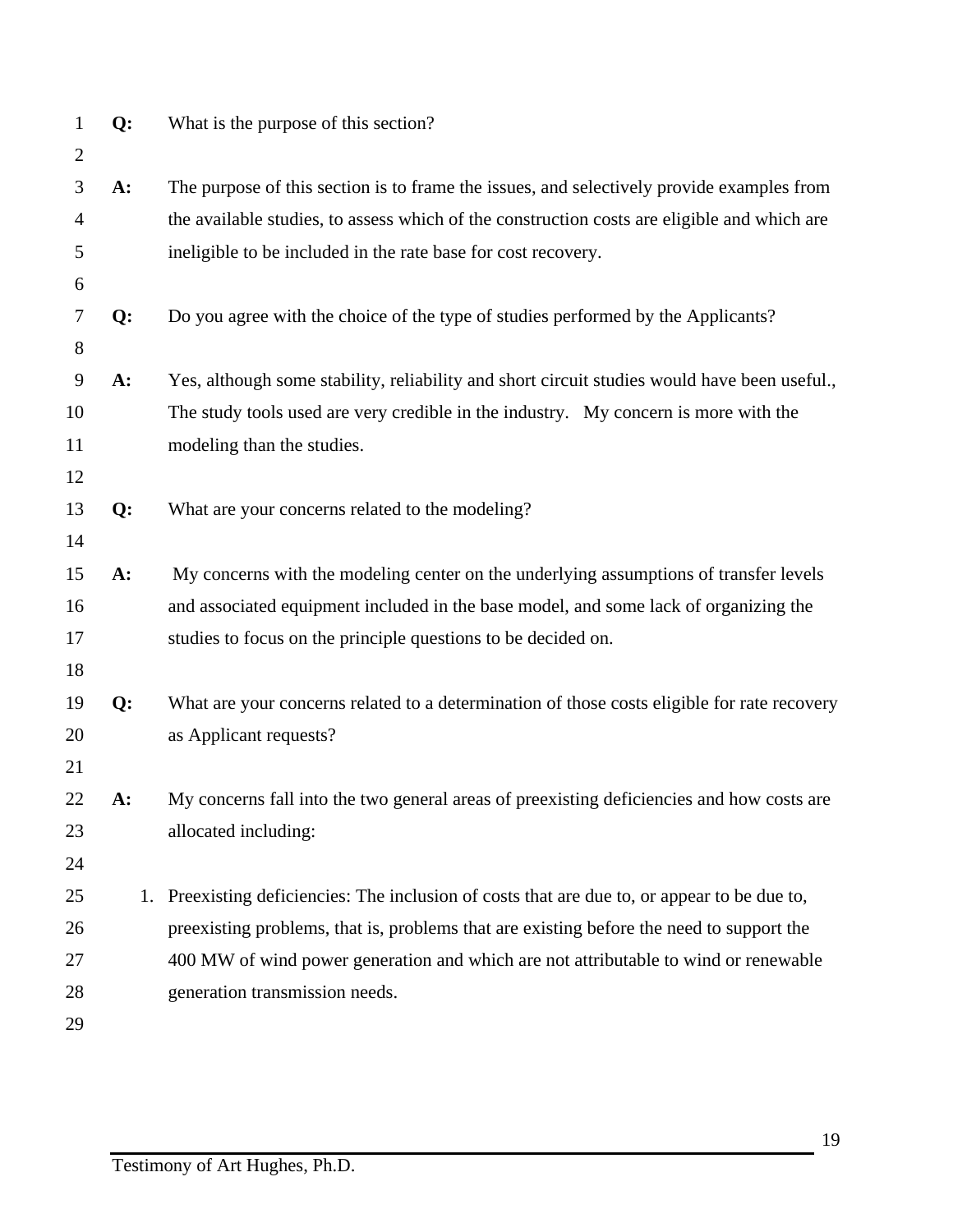| $\mathbf{1}$   | 2. Costs related to wind mandate: The general way costs are allocated entirely to the    |
|----------------|------------------------------------------------------------------------------------------|
| $\overline{2}$ | mandated wind generation transmission need. Specifically, the following issues need to   |
| 3              | be considered and the ramifications evaluated:                                           |
| $\overline{4}$ |                                                                                          |
| 5              | 2.1. The 600 MW of ND generation discussed previously:                                   |
| 6              |                                                                                          |
| 7              | 2.1.1. If real, it is in need of transmission support, and this needed transmission      |
| 8              | support should be planned for and any upgrades included in the base study for            |
| 9              | the mandated wind power.                                                                 |
| 10             |                                                                                          |
| 11             | 2.1.2. If it is not real but created due the modeling assumptions used by the            |
| 12             | Applicants then the assumptions should be changed and the studies redone since           |
| 13             | it is distorting the studies                                                             |
| 14             |                                                                                          |
| 15             | 2.2. The Applicants state that they assumed the base system includes construction        |
| 16             | completed by the summer of 2001 (Page 5 of the Appendix 2 Study). Then what              |
| 17             | methodology for allocation of costs is being used?                                       |
| 18             |                                                                                          |
| 19             | 2.2.1. That the first to go in service or to need transmission facilities should pay for |
| 20             | it all? If this is the case, then in-service dates for other projected new generation    |
| 21             | should be ascertained and appropriate studies for associated transmission and            |
| 22             | cost allocation performed.                                                               |
| 23             |                                                                                          |
| 24             | 2.2.2. The first party that plans for transmission upgrades should pay for it all? If    |
| 25             | this is the case then any upgrades that are presently planned should be included         |
| 26             | in the base study for the 400 MW of wind power transmission.                             |
| 27             |                                                                                          |
| 28             | 2.2.3. Some allocation of costs based upon perceived benefits to new and existing        |
| 29             | users of the grid?                                                                       |
| 30             |                                                                                          |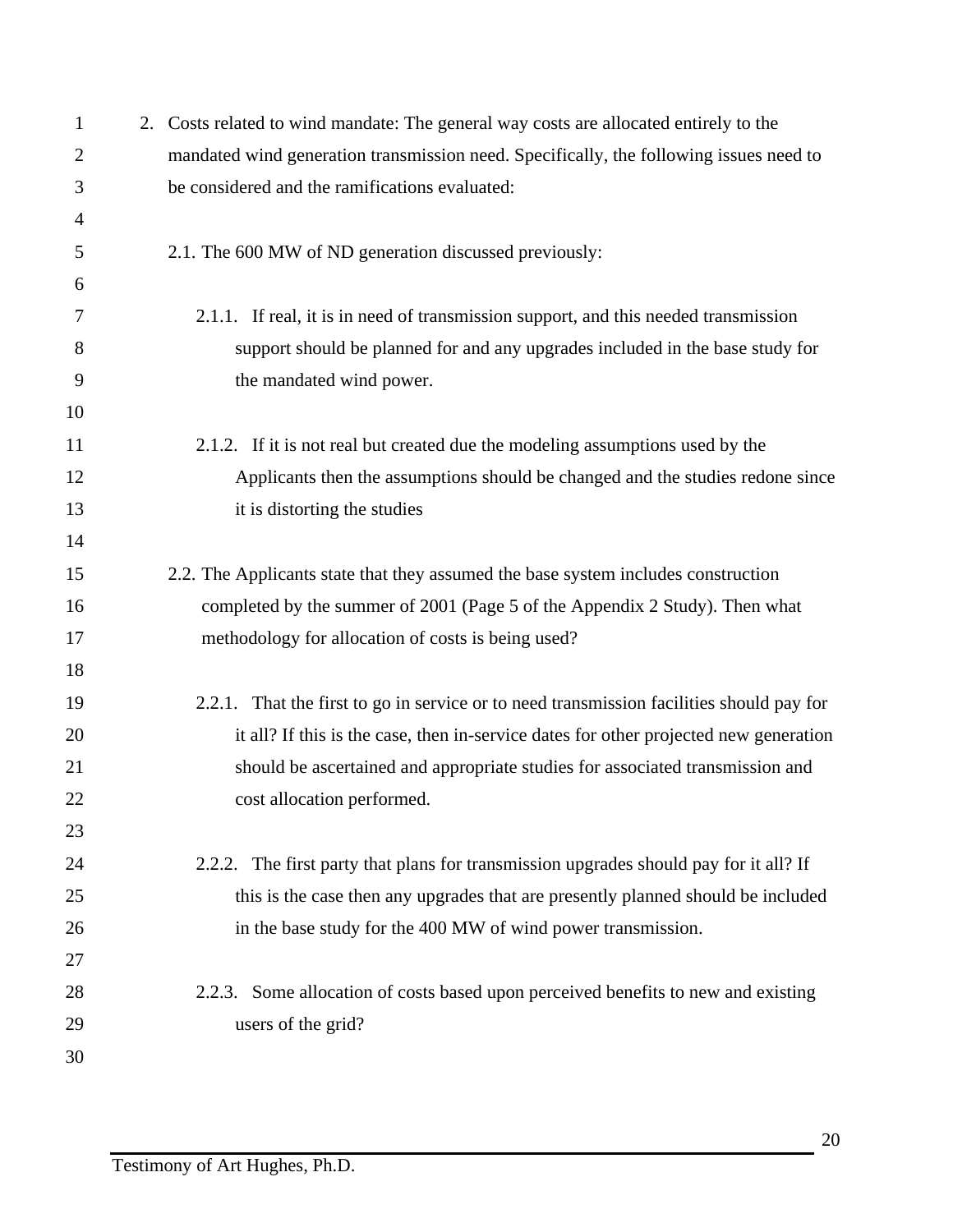| $\mathbf{1}$   |       | 3. Excess capacity: There are costs associated with the proposed Options that appear to     |
|----------------|-------|---------------------------------------------------------------------------------------------|
| $\overline{2}$ |       | be for improvements that provide individual transmission line capacity in excess of         |
| 3              |       | 1,000MW or more, which is beyond the remaining generation mandated, whether                 |
| $\overline{4}$ |       | 400MW, or 535MW. If these costs are for improvements not attributable to the                |
| 5              |       | renewables mandate, but for improvements providing capacity beyond that mandate,            |
| 6              |       | they should be categorized separately from those costs necessary for renewables             |
| 7              |       | transmission.                                                                               |
| 8              |       |                                                                                             |
| 9              |       | In summary, the cost allocation is a complex issue that needs analysis beyond what we       |
| 10             |       | can provide based upon the information available, and should be addressed separately in     |
| 11             |       | the Miscellaneous Docket E-002/M-02.474. The apportionment of costs is an important         |
| 12             |       | issue because the general perception and possible reality of the competitiveness of wind    |
| 13             |       | generation is affected.                                                                     |
| 14             |       |                                                                                             |
| 15             | Q:    | State the underlying assumptions made in your determination of what constitutes             |
| 16             |       | preexisting limit violation conditions, or what associated preexisting costs are not        |
| 17             |       | associated with the mandated wind power generation and are ineligible to inclusion in the   |
| 18             |       | rate base for cost recovery.                                                                |
| 19             |       |                                                                                             |
| 20             | $A$ : | The primary study for determining pre-existing limit violation conditions is found in "C-   |
| 21             |       | i, ACCC Outputs, Existing System, summer 2001, off peak - 1999 MAPP series.                 |
| 22             |       |                                                                                             |
| 23             | Q:    | Why are the C-i study conditions and associated studies the primary basis for determining   |
| 24             |       | pre-existing violations?                                                                    |
| 25             |       |                                                                                             |
| 26             | $A$ : | The C-i studies are based upon the peak transfers especially the 1950 MW ND export,         |
| 27             |       | and include only the presently existing wind power, and have no updated transmission.       |
| 28             |       | These are critical initial conditions to get correct for a base line from which to evaluate |
| 29             |       | the system and associated cost allocation.                                                  |
| 30             |       |                                                                                             |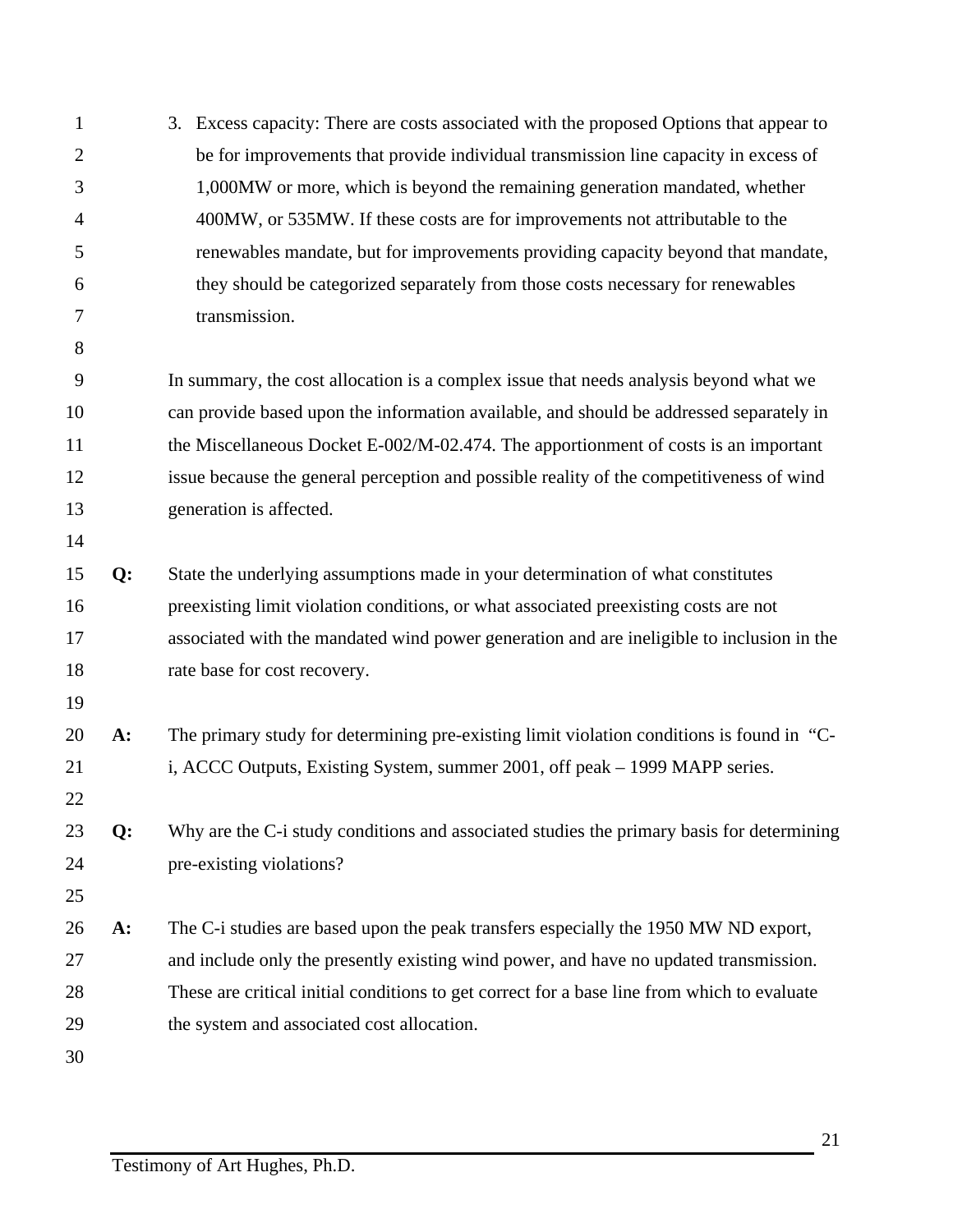| $\mathbf{1}$   | Q:    | Please state what is important in the C-i study results; that is, what anyone reading the    |
|----------------|-------|----------------------------------------------------------------------------------------------|
| $\overline{2}$ |       | results should look for.                                                                     |
| 3              |       |                                                                                              |
| $\overline{4}$ | $A$ : | What is relevant, what is extremely important, in the C-i study results are the overloads    |
| 5              |       | or limit violations.                                                                         |
| 6              |       |                                                                                              |
| 7              | Q:    | Why are the limit violations for the C-i studies important here?                             |
| 8              |       |                                                                                              |
| 9              | A:    | Because the limit violations are pre-existing with respect to the mandated 400 MW of         |
| 10             |       | wind generation (and indeed for the 135 MW of planned but not installed wind                 |
| 11             |       | generation also), that is, the conditions exist even before the additional remaining wind    |
| 12             |       | mandated generation is included in the model, and thus the associated costs are not          |
| 13             |       | eligible for inclusion in the rate base and associated cost recovery.                        |
| 14             |       |                                                                                              |
| 15             | Q:    | How should the applicants reorganize their studies to correctly account for these pre-       |
| 16             |       | existing conditions?                                                                         |
| 17             |       |                                                                                              |
| 18             | A:    | The applicants should proceed with their studies in a sequence such as the following:        |
| 19             |       |                                                                                              |
| 20             | 1.    | Step one. Determine all preexisting limit violation conditions as per studies C-i.           |
| 21             |       |                                                                                              |
| 22             |       | 2. Step two. Develop construction plans for correcting all these preexisting conditions, and |
| 23             |       | assign the associated construction and MW loss costs to the appropriate parties causing      |
| 24             |       | the violations. This scenario assumes several things:                                        |
| 25             |       |                                                                                              |
| 26             |       | 2.1. We are assuming that the first party that requires infrastructure improvements to       |
| 27             |       | facilitate that infrastructure must pay for the needed improvement. While we are             |
| 28             |       | making no statement about who should pay for the construction necessary to reach             |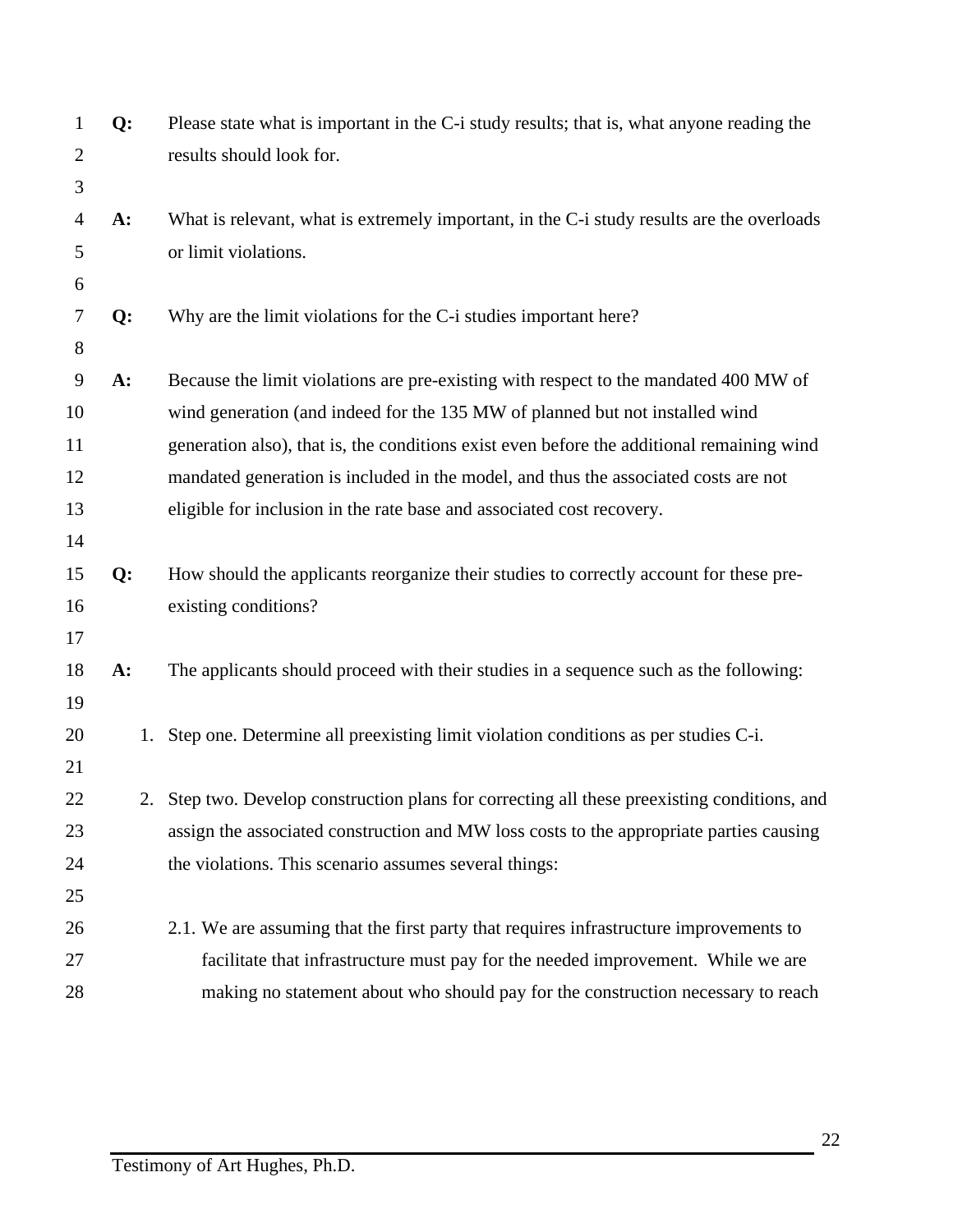| $\mathbf{1}$   | the new base, C-i-Corrected, <sup>4</sup> we are stating categorically that the wind power     |
|----------------|------------------------------------------------------------------------------------------------|
| $\overline{2}$ | mandate process should not pay for these corrections. The 400 MW wind power                    |
| 3              | mandate had no part, by definition, in creating the need for this transmission                 |
| $\overline{4}$ | construction.                                                                                  |
| 5              |                                                                                                |
| 6              | 3. Step three. The updated system with all the pre-existing problems corrected should then     |
| $\overline{7}$ | be used as the base for the mandated wind power studies. This is the base C-i-Corrected.       |
| 8              |                                                                                                |
| 9              | 4. Step four. Perform the 400 MW wind power generation mandate studies using the C-i-          |
| 10             | Corrected base and determine what transmission construction is needed, the incremental         |
| 11             | MW losses and the associated costs. These costs are eligible for inclusion in the rate base    |
| 12             | and associated investment recovery. There are some observations that should be made            |
| 13             | here:                                                                                          |
| 14             |                                                                                                |
| 15             | 4.1 The 135 MW of wind generation that is not presently in service, as assumed by the study,   |
| 16             | and which is not part of the 400 MW of mandated wind generation, needs to be                   |
| 17             | accounted for. If this 135 MW is eligible for inclusion in the rate base then it should be     |
| 18             | included with the 400 MW studies as well. If it is not eligible for inclusion in the rate      |
| 19             | base, then it is pre-existing and its effects on the transmission needs and costs should be    |
| 20             | included in the new base C-i-Corrected.                                                        |
| 21             |                                                                                                |
| 22             | 4.2 The wind generation capacity factor of 0.3 (or whatever factor is selected) should be used |
| 23             | in all MW loss calculations for wind generation, but not when considering transmission         |
| 24             | line flow and similar limits because for the purpose of modeling these cases, generation       |
| 25             | will at times be at full nameplate capacity.                                                   |
| 26             |                                                                                                |

 $\frac{1}{4}$ <sup>4</sup> In the expression C-i-Corrected, "corrected" means necessary new construction has been added to the new base to remove all pre-existing limit violations. In the C-i base, the stress exists, such as the assumed high MW transfers, but the necessary transmission in not included.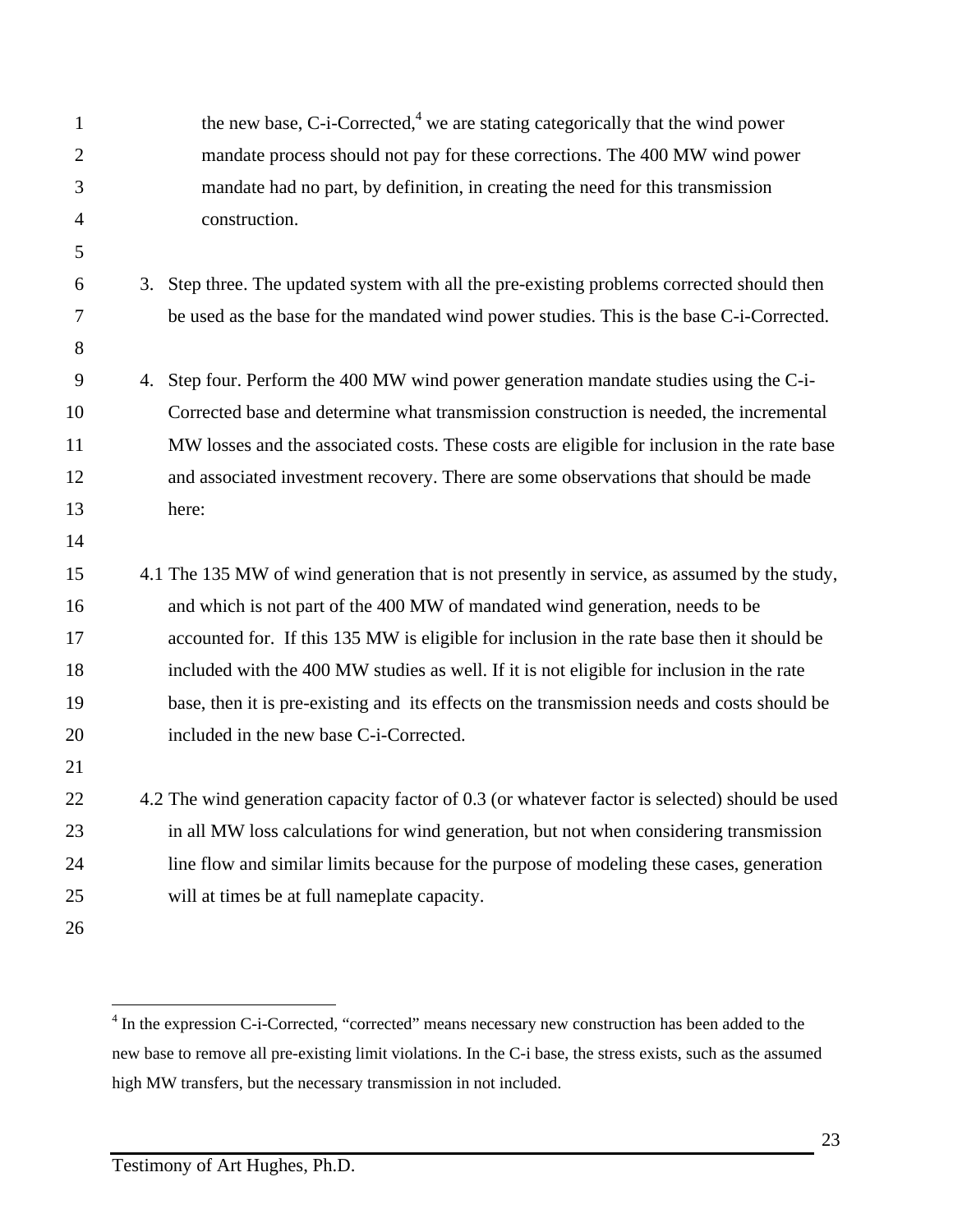| $\mathbf{1}$   |    | 4.3 The wind generation nameplate rating in the studies, here 825 MW, should be reduced by  |
|----------------|----|---------------------------------------------------------------------------------------------|
| $\overline{2}$ |    | the projected losses within the 34.5 kV collector system as these losses place no demands   |
| 3              |    | on the transmission system. For our purposes here, we have assumed that the 400 MW          |
| 4              |    | mandate is nameplate rating.                                                                |
| 5              |    |                                                                                             |
| 6              |    | Finally there is a possible step five. Once the construction and associated costs for both  |
| 7              |    | the corrected base case, C-i-Corrected, and the wind generation mandate have been           |
| 8              |    | determined sequentially, as outlined previously, a post analysis optimization phase should  |
| 9              |    | be performed to assess what if any improvements in the solution and associated cost         |
| 10             |    | reductions are possible by "integrating" the two sets of construction changes. Any          |
| 11             |    | reduction in costs can then be allocated between the parties paying for the base case, C-i- |
| 12             |    | Corrected, corrections and to the wind mandate rate base inclusion cost recovery in some    |
| 13             |    | proportional or otherwise equitable way.                                                    |
| 14             |    |                                                                                             |
| 15             | Q: | What specific correlation should be expected between the limit violations found in the      |
| 16             |    | Applicants base (C-i) model based studies and the common or separate construction items     |
| 17             |    | or components of Options 1 and 3?                                                           |
| 18             |    |                                                                                             |
| 19             | A: | A one on one correlation should not be expected since Options 1 and 3 address the           |
| 20             |    | cumulative needs of the pre-existing violations and the needs caused by the mandated        |
| 21             |    | wind generation.                                                                            |
| 22             |    |                                                                                             |
| 23             | Q: | What information do the limit violations in the Applicant's base $(C-i)$ studies actually   |
| 24             |    | provide?                                                                                    |
| 25             |    |                                                                                             |
| 26             | A: | Not much beyond the fact that they exist, that are pre-existing, that they are material and |
| 27             |    | require mitigation, that by definition they are not caused by the mandated wind power       |
| 28             |    | generation and are not needed to fulfill the mandate, and the associated costs to correct   |
| 29             |    | these problems should not be deemed eligible for rate recovery.                             |
| 30             |    |                                                                                             |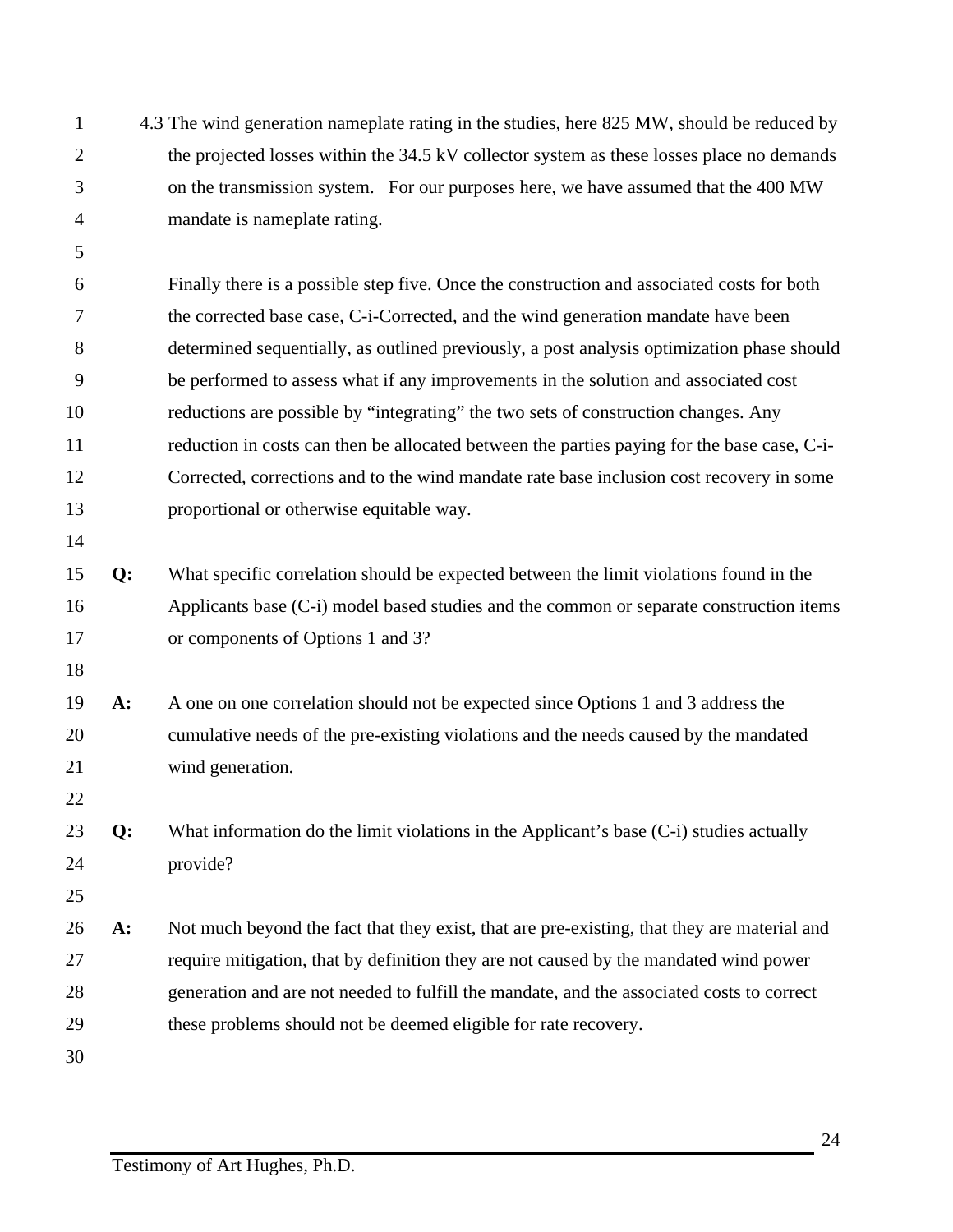- 
- 

 **Q:** Briefly describe selected preexisting limit violations that exist in the base (C-i) studies and comment how by their nature they could effect the development of Options 1 and 3. .

- **A:** All preexisting limit violations increase the construction costs of Options 1 and 3 when the cost to alleviate these limit violations is, incorrectly, included. Moreover, the very nature of these preexisting violations appears to be affecting the nature of the solution options. For example, there is a group of preexisting limit violations in the Minnesota Valley, Granite Falls, Panther, Franklin electrical area (base case C-i), with MW flows generally from west to east. Strengthening the more southern electrical loop from Watertown, through Sioux Falls, and Lakefield is one natural way to address these preexisting violations. The core components of Option 1 do essentially that. Indeed, it would appear that the very nature of Option 1 is driven more by the preexisting conditions more than by the needs of the mandated 400 MW of wind generation.
- Option 3, on the other hand, is centered on strengthening (or actually beginning to) the 115 kV system that may in time become an effective overlay grid supporting the 17 underlying 34.5 kV collector system. The possibility for the Option 3, 115 kV solution, together with some 69 kV, to evolve over an extended period as the wind generation needs evolve appears to quite good.
- What would the total solution look like if the solutions were developed sequentially, with 22 the preexisting conditions being addressed first and then the transmission for the wind generation mandate added? Without studies I can only speculate, but in my opinion it would likely take a form such as:
- 1. Many of the "outlying" construction changes that are electrically quite far removed would tend to remain the same.
- 29 2. The core 345 kV components of Option 1 may indeed be included in the construction necessary to fix the preexisting conditions although there may be some changes.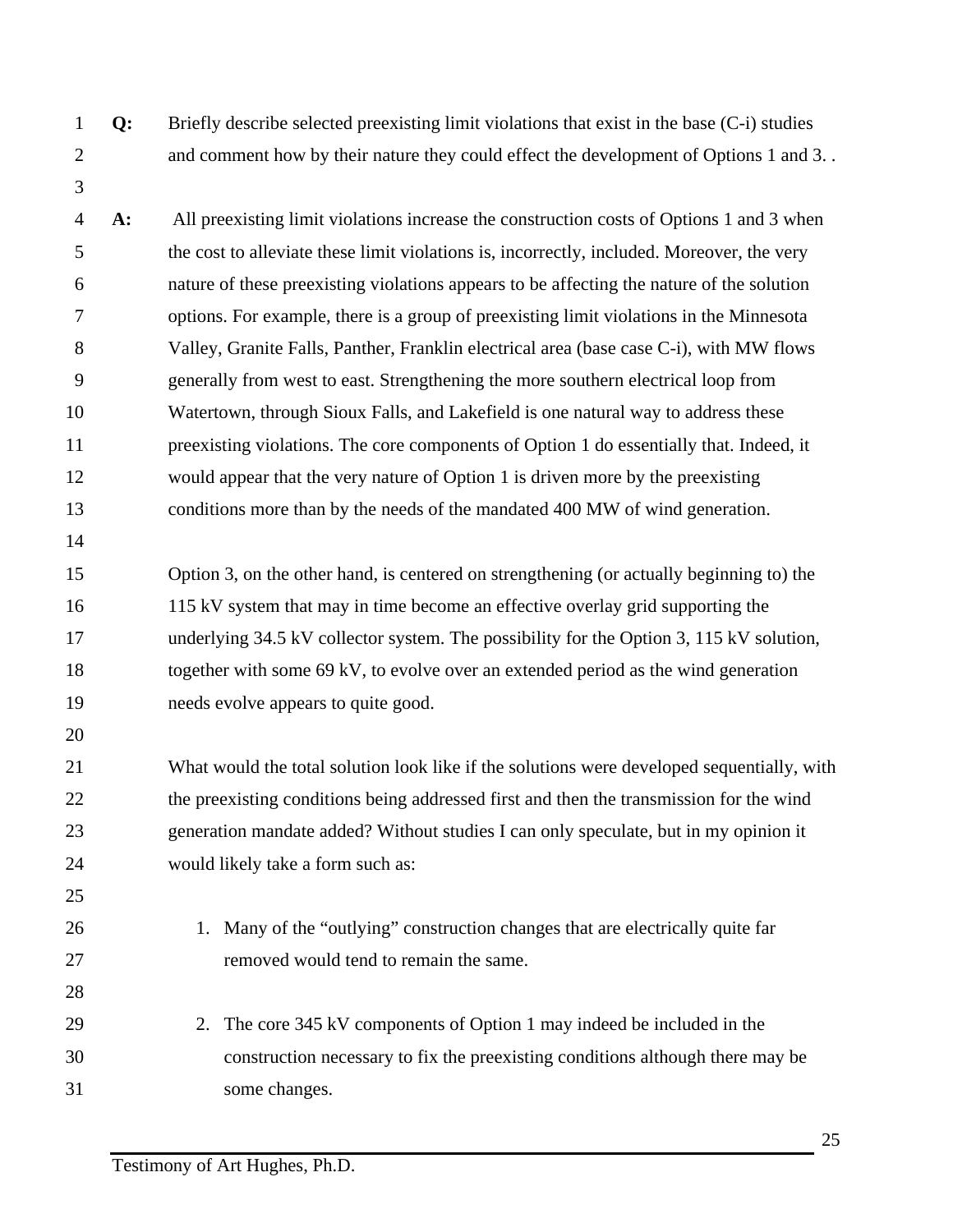| 1              |       |                                                                                             |
|----------------|-------|---------------------------------------------------------------------------------------------|
| $\overline{2}$ |       |                                                                                             |
| 3              |       | The core 115 kV components of Option 3 would quite likely be recognizable in<br>3.          |
| 4              |       | the upgrades to support the mandated wind generation if the needs of the collector          |
| 5              |       | system are factored into the decision process. That is if the transmission and the          |
| 6              |       | underlying collector system were panned in a comprehensive, integrated manner.              |
| 7              |       |                                                                                             |
| 8              |       | In summary, commingling the preexisting limit violations with the transmission              |
| 9              |       | requirements for wind generation are not only grossly inflating the budgetary numbers for   |
| 10             |       | wind generation transmission, but may also be distorting the very nature of the solution.   |
| 11             |       |                                                                                             |
| 12             | Q:    | Briefly outline the type of studies performed by the Applicants in, for example, their      |
| 13             |       | studies of the base or C-i model.                                                           |
| 14             |       |                                                                                             |
| 15             | $A$ : | The three primary analysis tools used by the Applicants are part of an integrated analysis  |
| 16             |       | package and they need to be understood as parts of an integrated approach. Specifically:    |
| 17             |       |                                                                                             |
| 18             |       | 1. ACCC (AC Contingency Checking) checks what security limits are violated as it            |
| 19             |       | sequentially removes individual system components, particularly major lines and             |
| 20             |       | generators. Using the base case (C-i), or models for Options 1, 3, etc., it looks for limit |
| 21             |       | violations. If there are no limit violations, it means that the system is operationally n-1 |
| 22             |       | secure, that it continues to function if an element is removed.                             |
| 23             |       |                                                                                             |
| 24             | 2.    | TLTG (Transfer Limit Table Generator) performs ACCC like analysis for a selected            |
| 25             |       | transfer between two appropriately selected generators, or more correctly, points on the    |
| 26             |       | grid. Then it increases slightly by increments the selected transfer capacity and performs  |
| 27             |       | the studies again, repeatedly, until some appropriate stopping criteria is met, such as a   |
| 28             |       | desired increase in generation capacity. Construction updates to correct each limit         |
| 29             |       | violation are added sequentially. The MW transfers of interest in this case are between     |
| 30             |       | Buffalo Ridge generation area and the Twin City load area. Increasing generation in one     |
| 31             |       | area and decreasing it the other incrementally step-by-step implicitly makes the transfer   |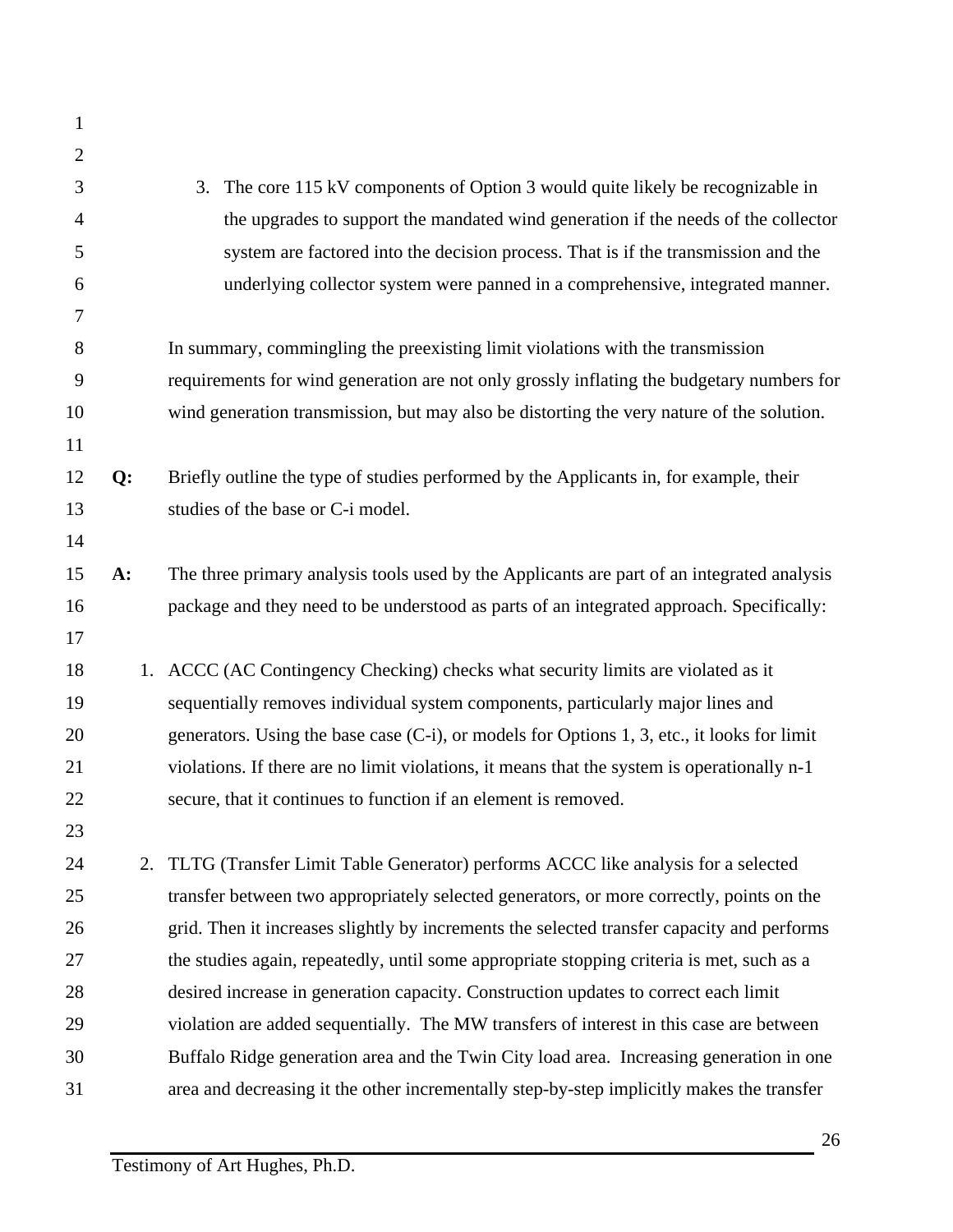| $\mathbf{1}$   |       | adjustments. A primary purpose of this analysis is to assess and identify the limiting      |
|----------------|-------|---------------------------------------------------------------------------------------------|
| $\overline{2}$ |       | components to new generation and thus MW transfers and what the associated transfer         |
| 3              |       | limits are. To facilitate analysis the output is organized into tables – hence the acronym  |
| $\overline{4}$ |       | TLTG.                                                                                       |
| 5              |       |                                                                                             |
| 6              |       | 3. Power Flow analysis is more rigorous than either the ACCC or TLTG analysis both of       |
| 7              |       | which selectively use appropriate approximations for computational efficiency, and is       |
| 8              |       | thus used for example to selectively confirm ACCC and TLTG results. Power Flow              |
| 9              |       | analysis models the non-linearity of the power system model, and hence the power flow       |
| 10             |       | results provide a reliable estimate of the system state such as line flow and bus voltages. |
| 11             |       | Voltages in particular are sensitive to non-linear effects and thus more often require      |
| 12             |       | power flow, as opposed to ACCC and TLTG, analysis.                                          |
| 13             |       |                                                                                             |
| 14             |       | In summary, I have no concern with the analysis tools used by the Applicants. As stated     |
| 15             |       | earlier, my very real concern is with the inappropriate assumptions in the models and thus  |
| 16             |       | the distorted even incorrect results.                                                       |
| 17             |       |                                                                                             |
| 18             |       |                                                                                             |
| 19             |       | 34.5 kV Collector System                                                                    |
| 20             |       |                                                                                             |
| 21             | Q:    | What is the purpose of this section?                                                        |
| 22             |       |                                                                                             |
| 23             | $A$ : | The purpose of this section is to briefly assess selected requirements and other            |
| 24             |       | considerations of the 34.5 kV system that may be effected by or effect the decision of      |
| 25             |       | whether Option 3 or Option 1 is preferable.                                                 |
| 26             |       |                                                                                             |
| 27             | Q:    | Define the terms "underbuild" and "collector" system.                                       |
| 28             |       |                                                                                             |
| 29             | $A$ : | The term collector system is used to describe an electrical network that supports the       |
| 30             |       | grouping of generation from a number of generators for transfer to market. The              |
| 31             |       | expression "under-build" is used to describe the construction of a low voltage line on the  |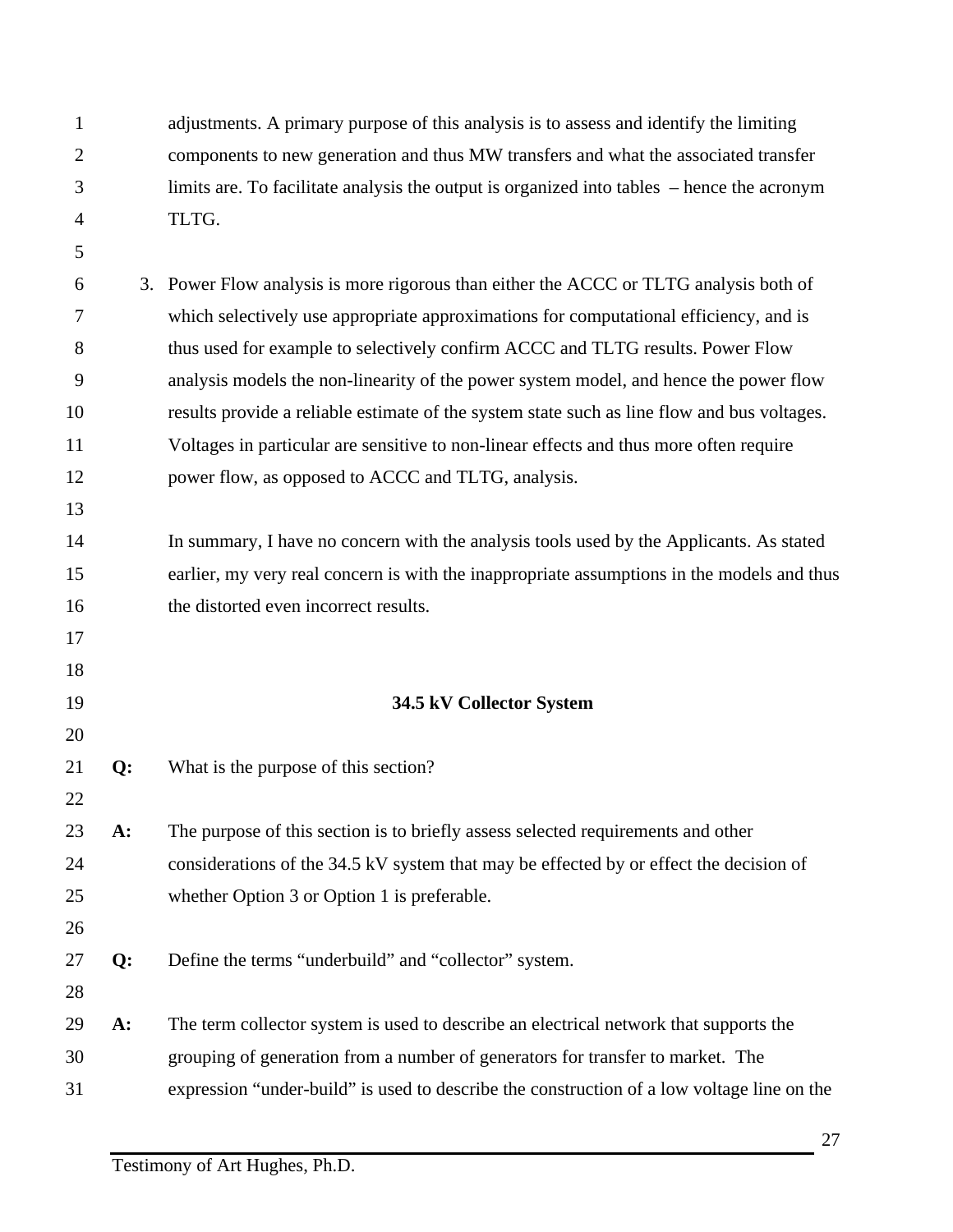same poles as a higher voltage line. The lower voltage line is normally positioned under the higher voltage one, literally built under, hence the name "under-build". An example of this can be found in the Buffalo Ridge Transmission Plan, which is similar to Xcel's Option 3 with an "underbuild" for collection of wind generation and integration into the transmission grid. Exhibit \_\_\_ BAH-5, Buffalo Ridge Transmission Plan.<sup>5</sup> **Q:** Compare the budgetary costs of a collector system for the 400 MW of mandated wind power with the difference in costs between Option 3 and Option 1. **A:** Based on the Applicants numbers a collector system costs \$50 to a \$100 per kW. Thus a 11 collector system for the 400 MW wind generation mandate would cost \$20 to \$40 million. Based upon the updated construction budget numbers and correction in the calculation of loss costs, it would appear that Option 3 might be sufficiently cheaper than Option 1 to fund, at the lower end of the estimate, the needed collector system. If so the comparison should really be based upon Option 3 with a collector system versus Option 1 without a collector system. Whatever the comparative costs of Options 1 and 3 finally 17 turn out to be, it is certainly clear that the cost of including the collector system in the application is far less that the cost of fixing preexisting violations. Thus budget issues should not restrict inclusion of the collector system in the Application and the development of an integrated transmission upgrade and collector plan. **Q:** State why you feel that the lower end of range of the Applicant's estimate (of \$50 to a 23 \$100 per kW) is probably more reasonable than the higher end of the range. **A:** First let me state that no final estimates can be made until more information is available and thorough engineering work has been completed. Thus, I phrase my response in a series of example questions that have the potential to materially reduce the Applicants cost estimates, and thus need to considered. But first consider two underlying issues that

 $<sup>5</sup>$  The Buffalo Ridge Transmission Plan is available electronically at</sup> http://www.me3.org/issues/transmission/publicenergy.pdf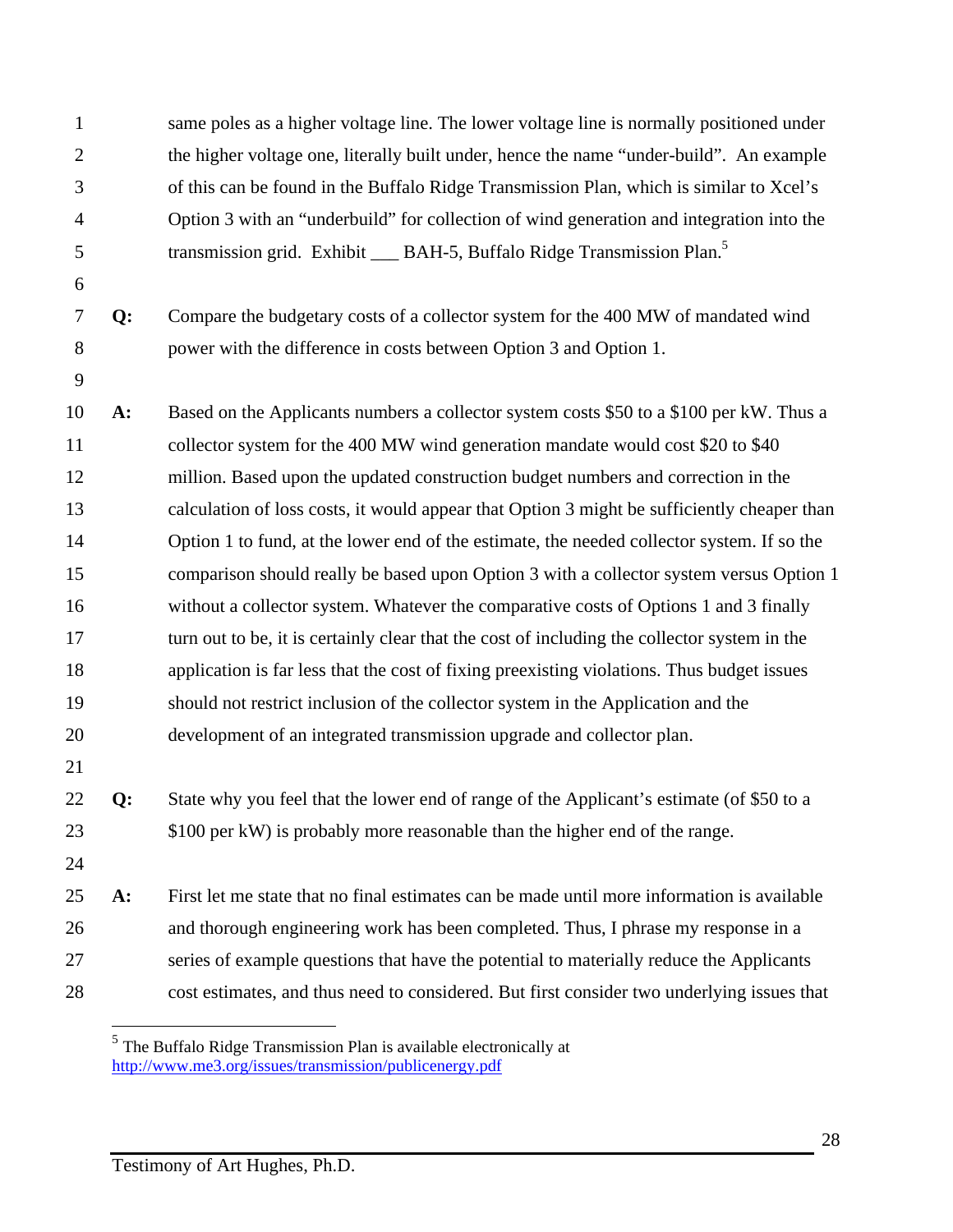| $\mathbf{1}$   | relate directly to the nature of wind generation that underpin my thinking that cost          |
|----------------|-----------------------------------------------------------------------------------------------|
| $\overline{2}$ | reductions are possible by more closely matching the solution with the nature of the          |
| 3              | problem:                                                                                      |
| 4              |                                                                                               |
| 5              | Wind has a capacity factor that I have assumed to be 30% for Buffalo Ridge (the<br>1.         |
| 6              | analysis is not depended on the exact number), but what is the profile of the wind            |
| 7              | generation /wind (leaving aside the exact relationship between these two factors              |
| 8              | which may be quite complex)? To show that this is an important point let us consider          |
| 9              | two alternatives that are in many ways end cases:                                             |
| 10             |                                                                                               |
| 11             | 1.1. Profile one:                                                                             |
| 12             | 1.1.1. 90% of the time the wind generators produce 1/3 of their nameplate rating              |
| 13             | (calculations are approximate).                                                               |
| 14             | 1.1.2. 10% of the time there is no wind or generation. (Routine maintenance may               |
| 15             | be done in this time?)                                                                        |
| 16             | 1.2. Profile two:                                                                             |
| 17             | 1.2.1. 30% the time the generators produce 100% of their rating.                              |
| 18             | 1.2.2. 70% of the time the generators product nothing.                                        |
| 19             |                                                                                               |
| 20             | Wind generation has an effective cost due to the loss of (34.5 kV) feeder capacity that<br>2. |
| 21             | may be quite different to customers being supplied power from a similar feeder. Thus          |
| 22             | consideration of reliability and the trade off between reliability and cost may also be       |
| 23             | quite different. For example, the infrequent inability to generate at peak load, or at all    |
| 24             | for very a short period, due to feeder limitations may be less of a concern than losing       |
| 25             | power to a customer.                                                                          |
| 26             |                                                                                               |
| 27             | Taking the previous two points as a base:                                                     |
| 28             |                                                                                               |
|                |                                                                                               |

 $\overline{a}$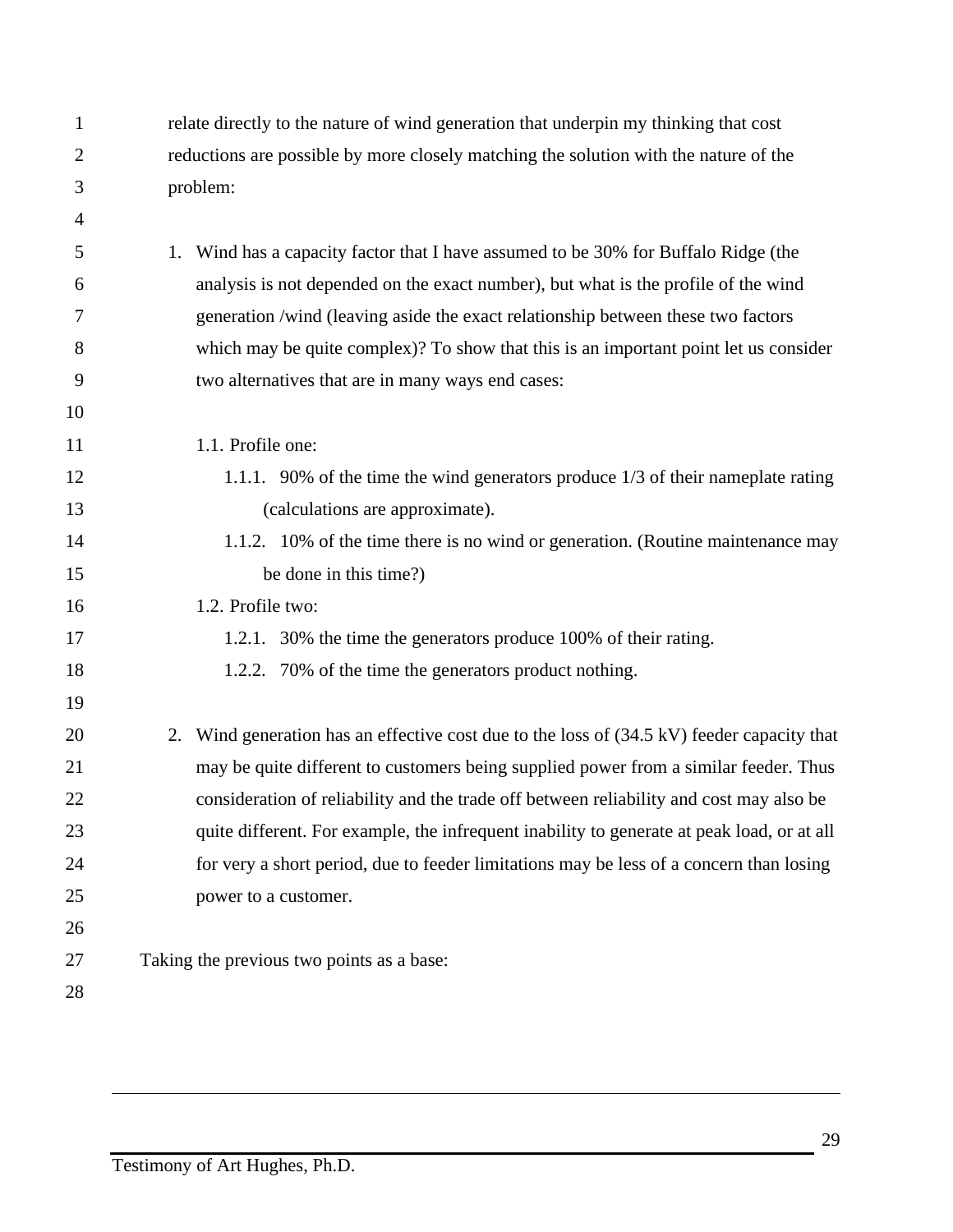| 1              |    | 1. Would not the nature of the terrain tend to group wind generators, along ridge lines        |
|----------------|----|------------------------------------------------------------------------------------------------|
| $\overline{2}$ |    | for example, thus naturally reducing the number of feeders from that necessary to              |
| 3              |    | cover the whole area uniformly - with a commensurate reduction in cost?                        |
| $\overline{4}$ |    |                                                                                                |
| 5              |    | 2. If the wind, and thus generation profile has the characteristics of "profile one" then      |
| 6              |    | would not the logic of the Applicant's 34.5 kV collector system plan and the                   |
| 7              |    | associated cost structure break down? Would not the cost structure for the collector           |
| 8              |    | system drop possibly by 50% or more? Let us note that profile one is a near best case          |
| 9              |    | wind generation profile for feeder loading, However:                                           |
| 10             |    |                                                                                                |
| 11             |    | 2.1. Do not the Applicants seem to have implicitly assumed something more like                 |
| 12             |    | profile two, which is a near worst case?                                                       |
| 13             |    |                                                                                                |
| 14             |    | 2.2 Is it not possible to take a projected "normal wind generation profile" and stream         |
| 15             |    | line the design of the collector system, and materially reduce costs, by accepting             |
| 16             |    | that if there is simultaneously peak generation and loss of some transformer or                |
| 17             |    | feeder then generation would be restricted? May not the economics favor such a                 |
| 18             |    | solution provided it was anticipated to occur infrequently enough and for only                 |
| 19             |    | very short durations?                                                                          |
| 20             |    |                                                                                                |
| 21             | 3. | Everything considered, especially the wind generation profile, could not the cost of the       |
| 22             |    | collector system be materially reduced by handling some reliability issues by a "rapid         |
| 23             |    | response" approach rather than dual redundancy of equipment (feeders and transformers)         |
| 24             |    | that is the basis of the Applicant's calculations? That is, is there not cost savings possible |
| 25             |    | by considering reliability an economic issue to be planned and managed rather than a           |
| 26             |    | "lights out" issue to be protected against? Factors such as the following would need to be     |
| 27             |    | evaluated:                                                                                     |
| 28             |    |                                                                                                |
| 29             |    | 3.1. What is the net effect of using single transformers and keeping a spare at the ready to   |
| 30             |    | be immediately installed rather than install two transformers at each station? A near          |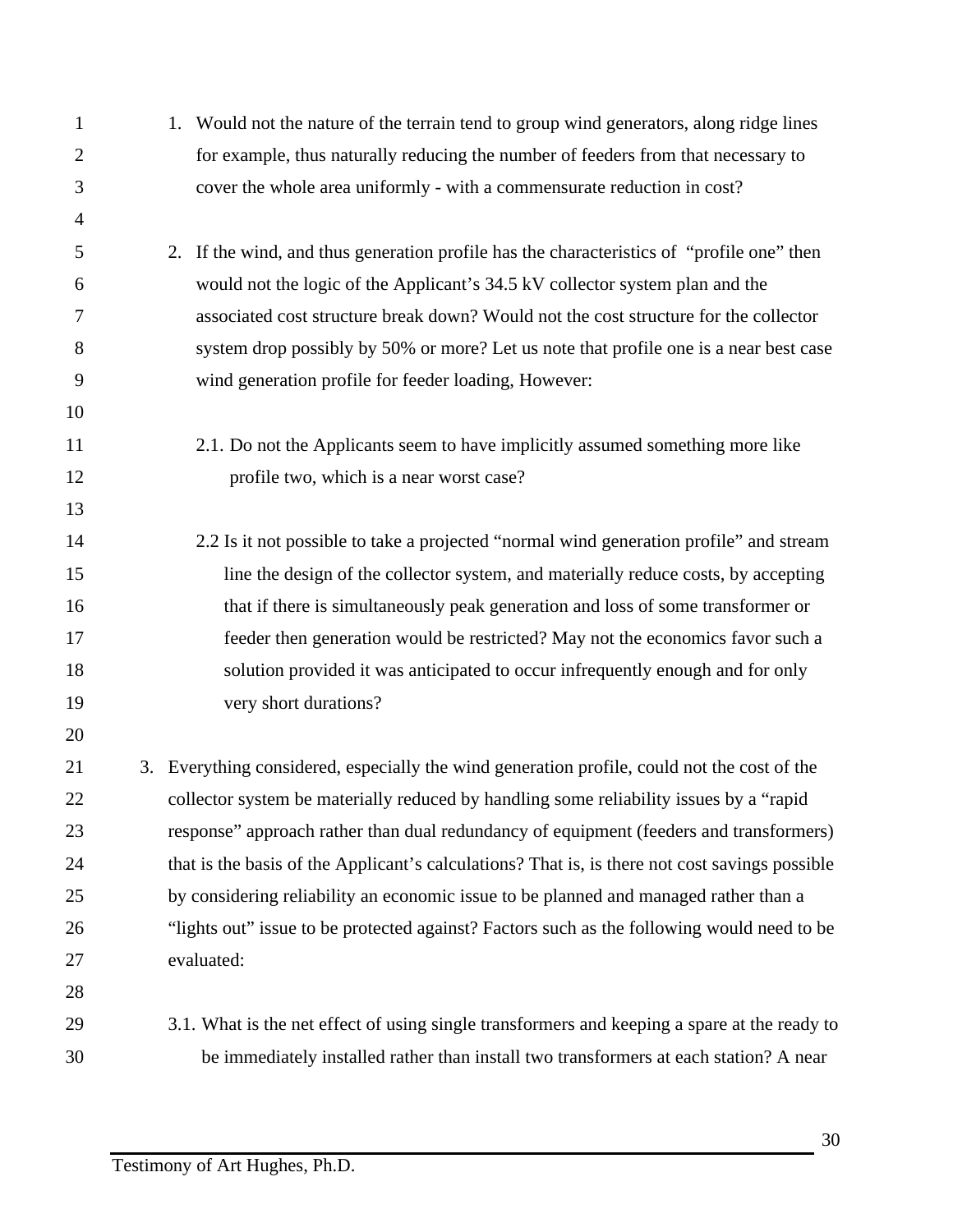| 1              |    | mobile transformer, which would be easier for the lower voltages of Option 3 could            |
|----------------|----|-----------------------------------------------------------------------------------------------|
| $\overline{2}$ |    | cover a number of stations.                                                                   |
| 3              |    | 3.2. What is the probability of feeders being out at peak generation? Should not a plan       |
| $\overline{4}$ |    | that covers peak generation with all feeders in service, and allows feeder sharing for        |
| 5              |    | loss of one (or more) feeder be considered?                                                   |
| 6              |    | 3.3. Since feeder outage and simultaneous peak load seem to force increased costs in the      |
| 7              |    | Applicant's 34.5 kV collector system layout, would it not be reasonable and prudent           |
| 8              |    | to evaluate the benefits of using high temperature (and thus high emergency rating)           |
| 9              |    | conductors to accommodate these conditions? Since the frequency and duration of               |
| 10             |    | these simultaneous conditions are likely relatively small, could not MW losses be             |
| 11             |    | rationally ignored in such cases?                                                             |
| 12             |    |                                                                                               |
| 13             |    | What can we conclude? It seems that we may tentatively conclude the following:                |
| 14             |    |                                                                                               |
| 15             |    | It is imperative that the collector system be an integral part of the transmission plan<br>1. |
| 16             |    | since the common points, the sub station design and locations, are in many ways               |
| 17             |    | critical to both. The 34.5 kV collector system must be deigned in and not added later         |
| 18             |    | as an after thought for best results.                                                         |
| 19             |    | 2. Further analysis, and improved data, could probably dramatically reduce the collector      |
| 20             |    | system costs compared to the estimates provided by the applicants.                            |
| 21             |    |                                                                                               |
| 22             |    | Finally, the issue of separate 34.5 kV versus underbuild 34.5 kV lines should be revisited    |
| 23             |    | since there appear to be significant assumptions made (such as ignoring right of way          |
| 24             |    | costs) and relatively small cost differences in the Applicant's analysis. Moreover,           |
| 25             |    | underbuild construction occurs too frequently for there not to be some basic merit.           |
| 26             |    |                                                                                               |
| 27             | Q: | What benefit would accrue by including the collector system in the Application as part of     |
| 28             |    | an integrated plan to the goal of achieving viable wind power generation and associated       |
| 29             |    | local industry in the Buffalo Ridge Area?                                                     |
| 30             |    |                                                                                               |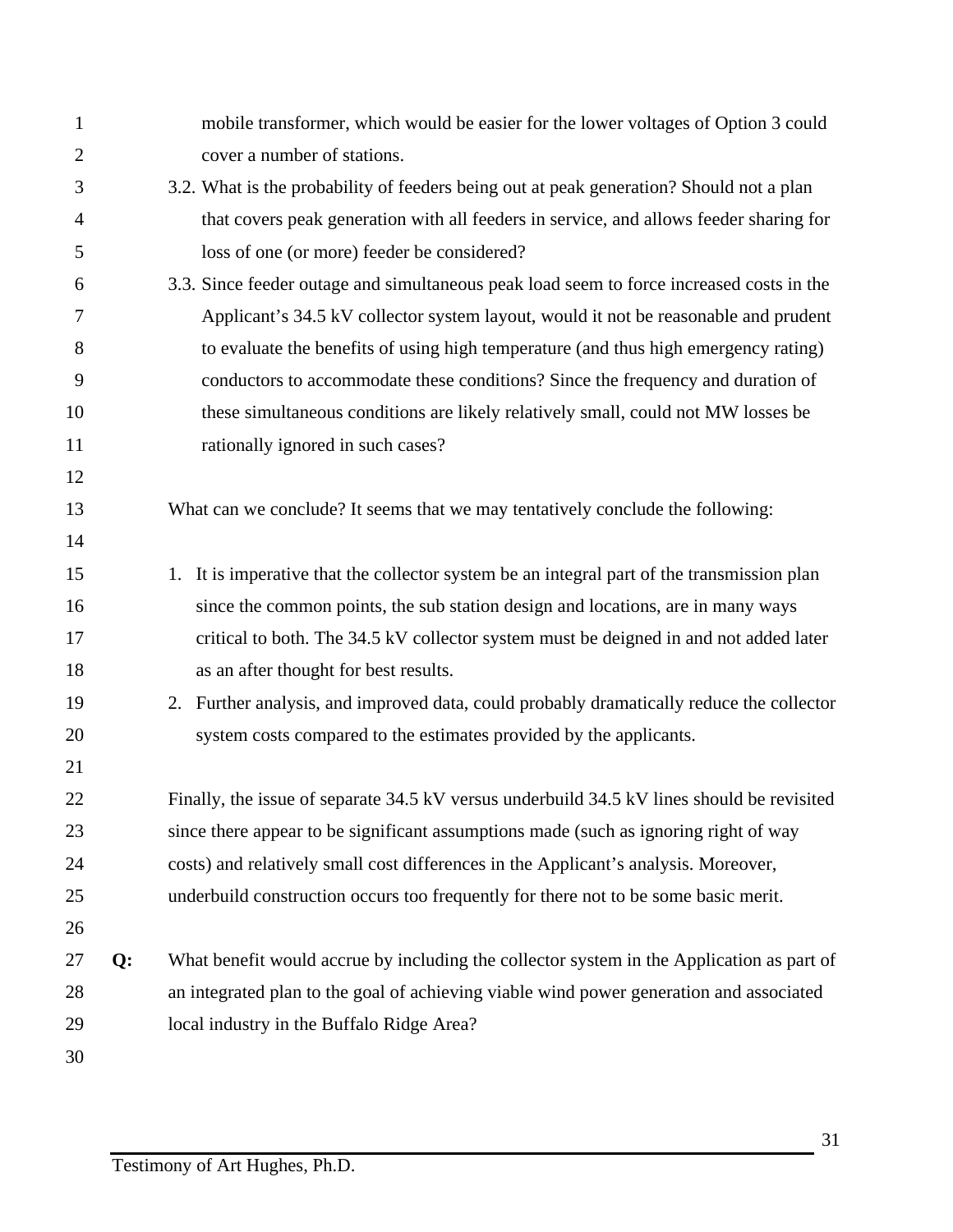| $\mathbf{1}$   | A:    | A major impediment to local farmers and other low capitalized concerns is the up front     |
|----------------|-------|--------------------------------------------------------------------------------------------|
| $\overline{2}$ |       | capital required for generation and collector system installation. Including the collector |
| 3              |       | system in the transmission system upgrade would materially reduce the impediment to        |
| 4              |       | wind generation and move the goal of building a commercial wind generation industry in     |
| 5              |       | Minnesota forward. Moreover, by developing the plans for the 34.5 kV collector system      |
| 6              |       | early and including it as part of an integrated electrical wind power export concept,      |
| 7              |       | orderly and cost effective development of the wind generation potential is nurtured.       |
| 8              |       | Minnesota plans for renewable energy are advanced.                                         |
| 9              |       |                                                                                            |
| 10             | Q:    | Explain why Option 3 more naturally supports construction and operation of a 34.5 kV       |
| 11             |       | collector system than does Option 1.                                                       |
| 12             |       |                                                                                            |
| 13             | $A$ : | There are a number of reasons why Option 3 provides a more supportive environment for      |
| 14             |       | the collector system than Option 1 including:                                              |
| 15             |       |                                                                                            |
| 16             |       | The cost of connecting to the lower 15 kV and 161 kV voltages of Option 3 is<br>1.         |
| 17             |       | materially less than connecting to the 345 kV voltage of Option 1. Thus there are          |
| 18             |       | likely to be more connection points from the collector system (over time), which will      |
| 19             |       | tend to reduce MW losses and increase reliability.                                         |
| 20             |       |                                                                                            |
| 21             |       | The stronger high voltage transmission system of Option 3, tends to buffer the low<br>2.   |
| 22             |       | voltage systems and associated equipment such as the 34.5 kV collector system from         |
| 23             |       | abnormal electrical conditions during disturbances and outages on the extra high           |
| 24             |       | voltage grid.                                                                              |
| 25             |       |                                                                                            |
| 26             |       | Finally, it should be noted that comments on the collector system are of necessity a high  |
| 27             |       | level and hypothetical at this time because much crucial information is not available, for |
| 28             |       | example, the likely locations and layout of the wind generators.                           |
| 29             |       |                                                                                            |
| 30             | Q:    | What are the possible community benefits of Option 3 compared to Option 1?                 |
| 31             |       |                                                                                            |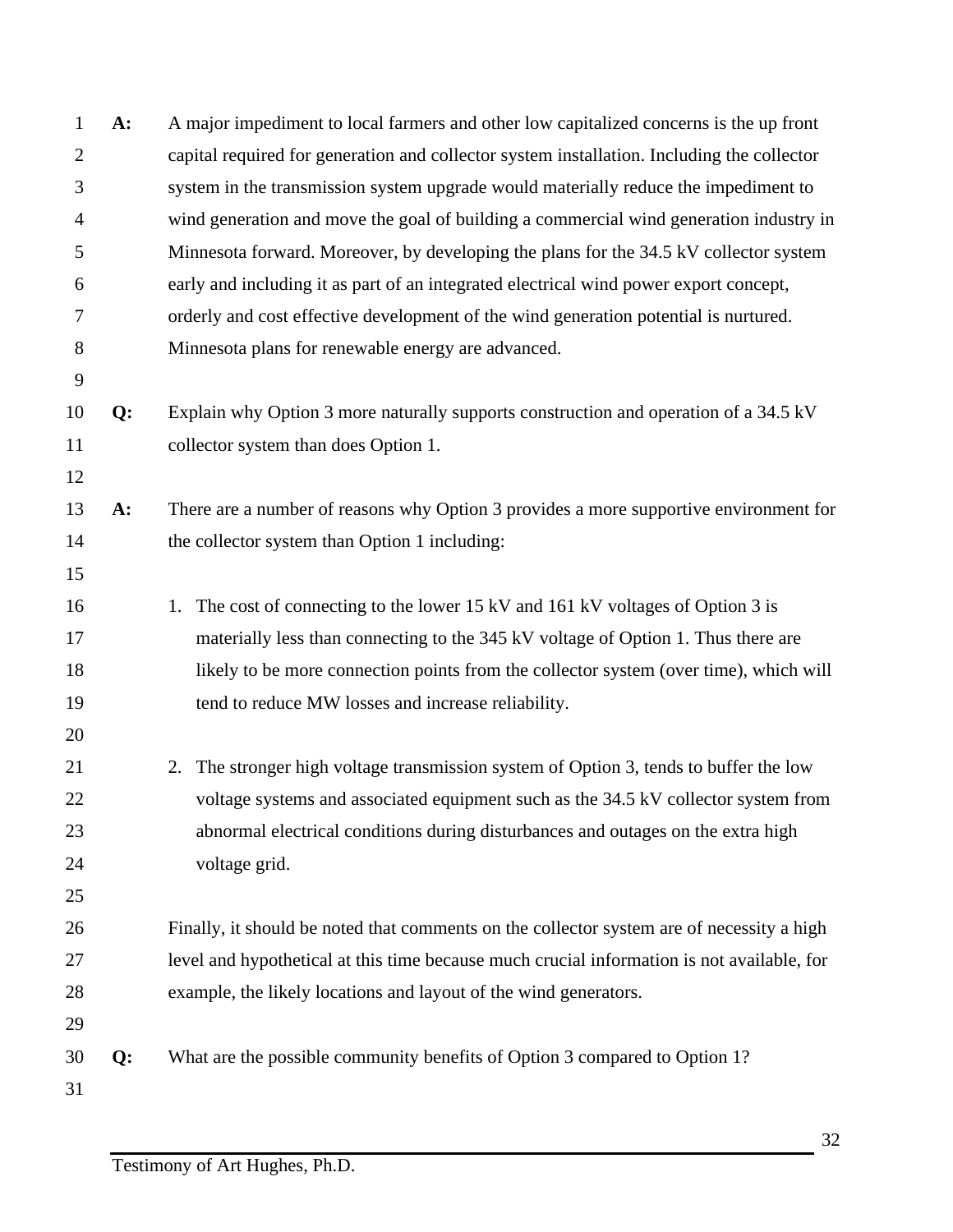| 1              | A:    | The possible benefits from Option 3 versus Option 1 flow from the primary fact that          |
|----------------|-------|----------------------------------------------------------------------------------------------|
| $\overline{2}$ |       | Option 3 better supports and nurtures a local wind generation industry in the Buffalo        |
| 3              |       | Ridge area than does Option 1. Consequential benefits flow through to landowners that        |
| $\overline{4}$ |       | can generate additional income, construction and service jobs are established by necessity   |
| 5              |       | and businesses start-ups and other local businesses benefitting from general economic        |
| 6              |       | growth, and the community receives the benefit of direct and indirect taxes In summary,      |
| 7              |       | the wind generation has the potential as technology evolves to be an material factor in the  |
| 8              |       | local economy, particularly as cost and price trends move in its favor, and environmental    |
| 9              |       | concerns and restrictions restrict and make less economic the fossil fuel alternatives.      |
| 10             |       | Wind can be to the local Buffalo Ridge landowners what the small oil wells were to some      |
| 11             |       | rocky mountain state ranchers a few decades ago - a very solid secondary source of           |
| 12             |       | income.                                                                                      |
| 13             |       |                                                                                              |
| 14             |       | Decision Criteria (Minnesota Rule 7849.0120)                                                 |
| 15             |       |                                                                                              |
| 16             | Q:    | What is the purpose of this section?                                                         |
| 17             |       |                                                                                              |
| 18             | A:    | The purpose of this section is to consider how the selection of Option 3, as opposed to      |
| 19             |       | Option 1, satisfies some of the more directly relevant parts of the state decision criteria. |
| 20             |       |                                                                                              |
| 21             | Q:    | Criteria Part A. Would substitution of Option 3 of the Application for Option 1 result in    |
| 22             |       | any adverse effects on operation of the electrical grid, customers, people of Minnesota or   |
| 23             |       | neighboring states, etc.                                                                     |
| 24             |       |                                                                                              |
| 25             | $A$ : | No. The Applicants state and their own studies show that both Options 1 and Option 3         |
| 26             |       | can meet the specified needs.                                                                |
| 27             |       |                                                                                              |
| 28             | Q:    | Criteria Part B. Is there a reasonable and prudent alternative to Option 1, the Applicant's  |
| 29             |       | preference?                                                                                  |
| 30             |       |                                                                                              |